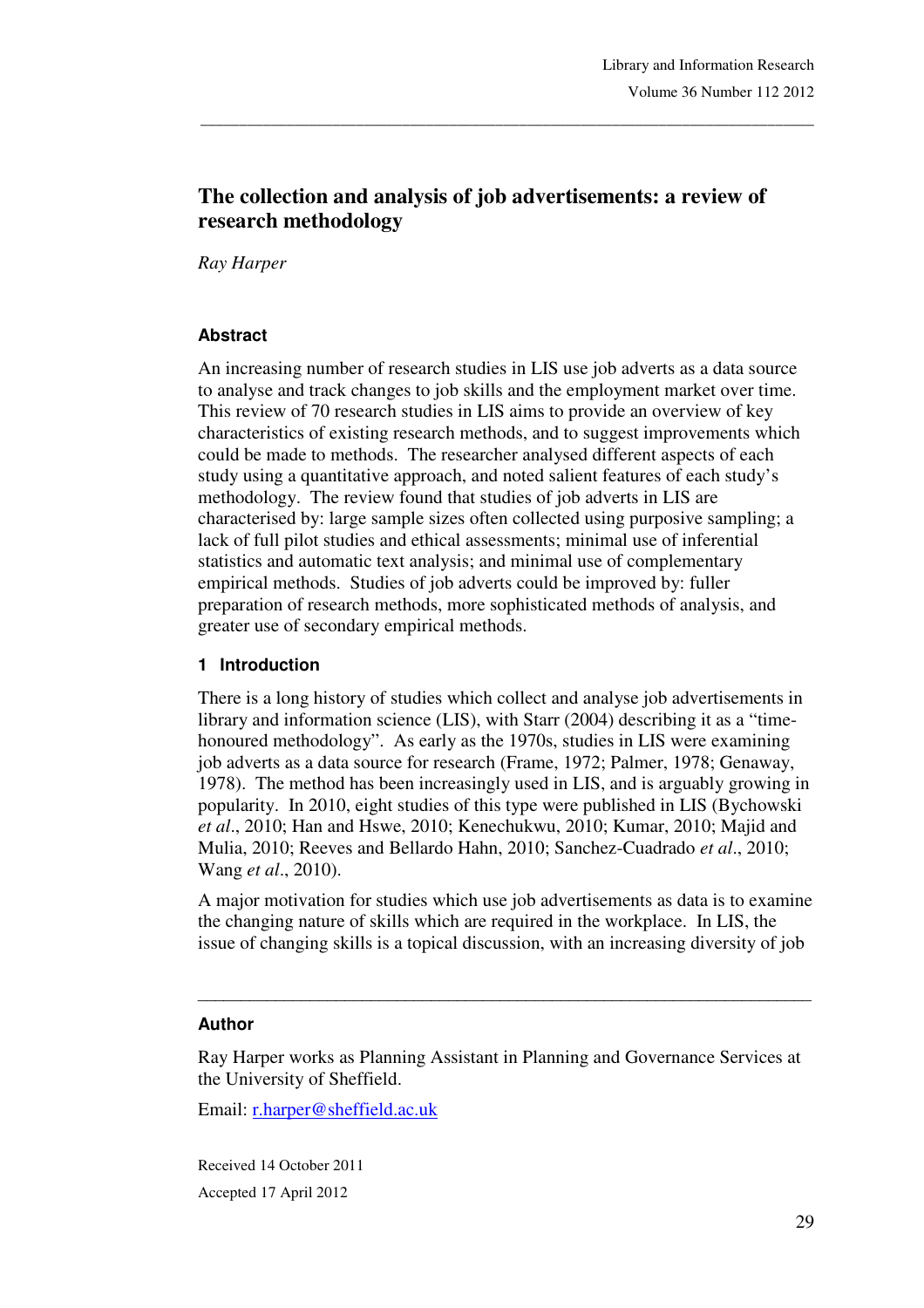roles, and fundamental redefinition of information work (Broady-Preston, 2010; Fisher *et al*., 2005; Partridge *et al*., 2010). There has been longitudinal research into the changes to the LIS workforce, most notably the WILIS project in North America (Marshall *et al*., 2009).

\_\_\_\_\_\_\_\_\_\_\_\_\_\_\_\_\_\_\_\_\_\_\_\_\_\_\_\_\_\_\_\_\_\_\_\_\_\_\_\_\_\_\_\_\_\_\_\_\_\_\_\_\_\_\_\_\_\_\_\_\_\_\_\_\_\_\_\_\_\_\_\_\_\_\_\_\_\_\_

Workplace skills and workforce issues are often associated with the initial training of LIS professionals. A common purpose of this type of study is to inform the design of curricula for initial training, particularly in LIS programmes in higher education. Studies of job adverts by Iyer (2009) and Payne (2008) are focused on outcomes which might benefit curricula.

The current employment environment is another driver for examining job adverts as research data. Studies of job adverts are particularly relevant to areas where job roles are increasingly non-traditional and not connected to a well-defined profession. Knowledge management, for example, has significant overlap with other disciplines and eludes occupational categorization (Vasconcelos, 2008).

There are arguably reduced job opportunities for library and information workers in the current economic climate. The collection and analysis of job advertisements is a method which provides data relevant to these issues, by providing a snap-shot of the current employment market.

## **2 Researching job adverts as a method**

#### **2.1 Benefits of the method**

The method of analysing job adverts is attractive because the data are:

- easily accessible (Vieira da Cuhna, 2009; Schlee and Harich, 2010);
- organic and naturalistic;
- of practical support to job seekers (Beile and Adams, 2000; Cullen, 2000).

The method enables longitudinal comparison and documentation of historical trends (Albitz, 2002). Todd *et al*. (1995) and Vieira da Cuhna (2009) summarise the method as an indicator of change in the LIS profession. There is a strong argument that the collection of job adverts could produce a measurable and comparable set of research data capable of showing long-term changes to LIS job roles.

## **2.2 Drawbacks of the method**

There are problems with using job adverts as research data. There are practical issues with using job adverts as research data. Croneis and Henderson (2000) point out that some jobs are not advertised externally, which means there is some data which may be unavailable for analysis. A logistical limitation to researching job adverts is that the volume of data can inhibit the effective analysis of data, with a "danger of over-saturation" (Pickard, 2007, 65).

The drawback of using naturalistic data is that there are numerous "uncontrollable variables" (Xu, 1996, 29). The quality of writing in job adverts is unpredictable and variable. Job adverts can be ambiguous, making them resistant to accurate analysis, and challenging to code. They can also reflect recruiters' ability to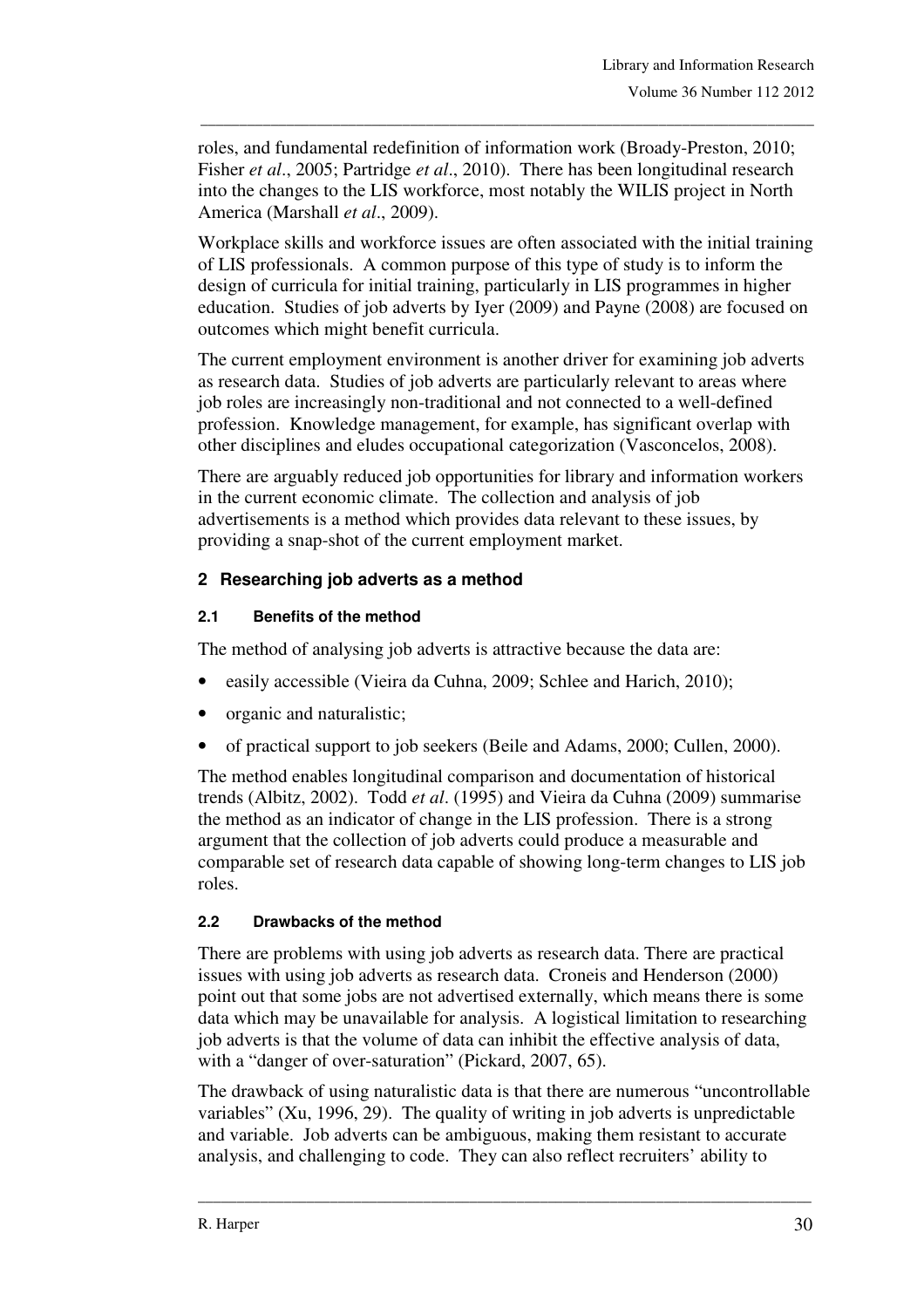communicate through written language, rather than describing the actual job (Ahmed, 2005).

\_\_\_\_\_\_\_\_\_\_\_\_\_\_\_\_\_\_\_\_\_\_\_\_\_\_\_\_\_\_\_\_\_\_\_\_\_\_\_\_\_\_\_\_\_\_\_\_\_\_\_\_\_\_\_\_\_\_\_\_\_\_\_\_\_\_\_\_\_\_\_\_\_\_\_\_\_\_\_

Job adverts may be written to reflect a desired future state, rather than a current reality. They can be viewed as qualitative data which reflect ideal values (Xu, 1996). In practical terms, this may be because some job adverts are advertising newly created job roles.

Job adverts can be affected by environmental pressures. Equality legislation in the UK (notably the 2006 Employment Equality Age Regulations) ensures that employers are not allowed to specify the desired number of years of experience. The legislative dimension is complicated by the commercialization of the internet (McMillan, 2009). Job adverts could be seen as advertising tools which sell a 'product' (a paid employment position) in exchange for 'capital' value (the skills and competencies of the successful candidate).

The effect of uncontrollable variables is that data in job adverts can be resistant to comparative analysis, which diminishes the likelihood of fully synthesized findings. The negative effect of these variables contrasts with experimental methods like randomized controlled trials, which maintain tighter control over different variables.

In addition to uncontrolled variables, there is a problem that job adverts in isolation present a segmented and partial view of reality. Job adverts do not provide any data which indicates the skills which successful candidates actually possess nor do they demonstrate the actual skills deployed in a job. Shi and Bennett (2000) argue that further understanding is required of the gaps between descriptions in job adverts and the actual jobs.

There is therefore justified scepticism towards the notion that job adverts reflect reality (Davies, 2008). It is therefore valuable to be aware that different types of 'reality' could be reflected in job adverts. Job adverts could reflect reality in an objective sense; reality as it is perceived by the writers; or reality as it is actually experienced by LIS professionals.

To this ambiguity is added a further ambiguity in the definition of 'job adverts' as a data source. Definitions include:

- advertisements;
- historical documents;
- unobtrusive survey data.

The core categorization of job adverts is a critical factor which influences how the method is executed, and how different variables are taken into account. A perception of job adverts as historical documents may focus on environmental factors (like legislative compliance). In contrast, a definition of job adverts as advertisements may focus on the promotional content, and writing style.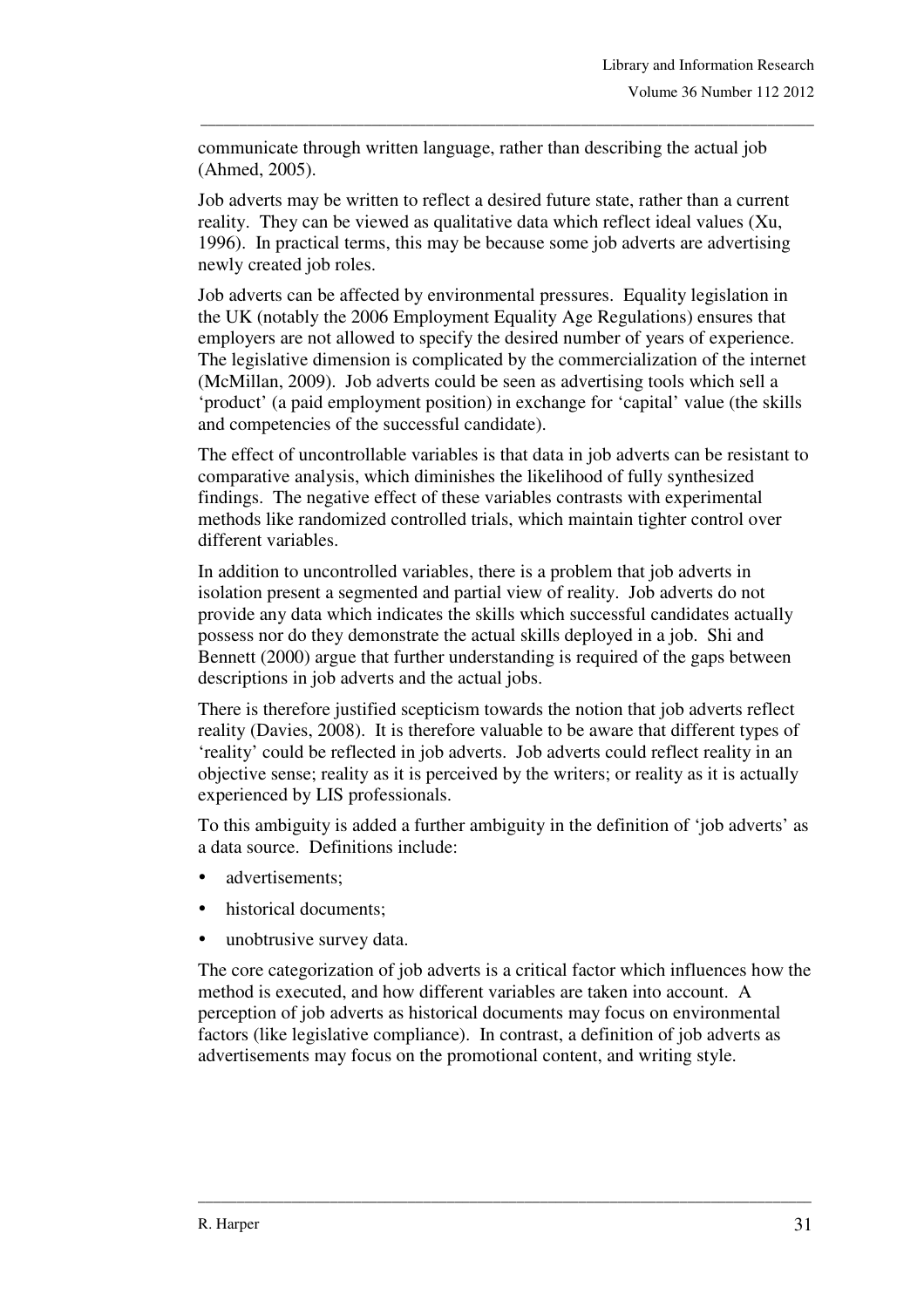#### **2.3 Guidance on the method**

There has been little guidance on the collection and analysis of job advertisements. The methods deployed in data collection, sampling, and data analysis are generally derived from the accumulated practice of studies using this method.

\_\_\_\_\_\_\_\_\_\_\_\_\_\_\_\_\_\_\_\_\_\_\_\_\_\_\_\_\_\_\_\_\_\_\_\_\_\_\_\_\_\_\_\_\_\_\_\_\_\_\_\_\_\_\_\_\_\_\_\_\_\_\_\_\_\_\_\_\_\_\_\_\_\_\_\_\_\_\_

There is a lack of consolidated guidance on the specifics of research design in studying job advertisements. This is in contrast to detailed research guidance on methods like questionnaires, interviews and focus groups in LIS (e.g. in both Pickard, 2007 and Powell and Connaway, 2004). It is notable that Denscombe's (2003) account of documentary data omits job adverts.

The lack of guidance applies to both the practical elements of the research (the process of data collection and analysis) and the theoretical aspects (ontological frameworks used in research design). The minimal guidance on the method can be a negative factor when the method is used, because it means that researchers are likely to repeat the errors which previous research has made. The lack of recognition for the method in research methods literature may lead to the perception of it as an 'amateurish' activity, rather than a genuine research method.

This paper seeks to address this gap by examining the existing body of research, and attempting to give some consolidated guidance.

In light of this, the purpose of this paper is to:

- 1. review the methods used in research studies which collect and analyse job advertisements;
- 2. identify where research methods could be improved by evaluating existing methods against research standards.

The focus is on those aspects of the method in which measurement is used. This review is valuable because it presents a detailed discussion of the method. This will benefit researchers and practitioners by supporting improved understanding and application of the method. This paper is relevant to researchers who are currently using this method, or who plan to use it in future.

#### **3 Methodology**

The researcher selected and analysed 70 research studies in LIS which used job advertisements as research data. The sampling was purposive and research studies were selected which:

- used the method of collecting and analysing job advertisements, and
- were published or written in LIS or similar disciplines (i.e. knowledge management and information systems).

A small number of studies were reported in several journal articles, meaning that including all journal articles would have led to duplication. This review therefore only included the more detailed of the articles published. This approach meant that papers by Kennan *et al*. (2006), Cullen (2002) and Cullen and Kavanagh (2006) were excluded.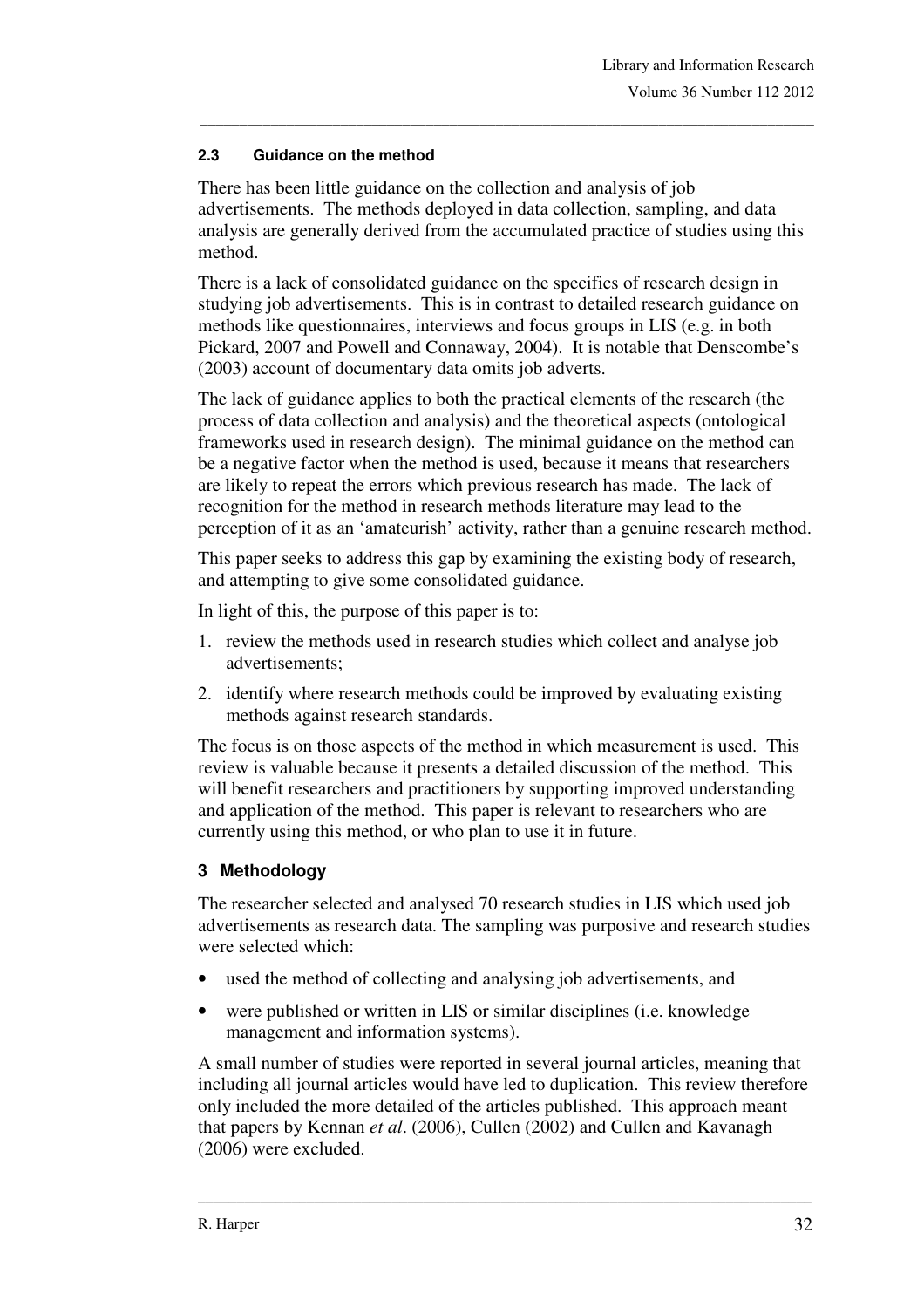These studies were found using Library and Information Science Abstracts (LISA), Emerald Management Reviews, Web of Science and Google Scholar. The following search string was used:

\_\_\_\_\_\_\_\_\_\_\_\_\_\_\_\_\_\_\_\_\_\_\_\_\_\_\_\_\_\_\_\_\_\_\_\_\_\_\_\_\_\_\_\_\_\_\_\_\_\_\_\_\_\_\_\_\_\_\_\_\_\_\_\_\_\_\_\_\_\_\_\_\_\_\_\_\_\_\_

*(job OR position OR post) AND (announcement OR ad OR advert OR advertisement OR description) AND (analysis)[all in title or abstract].* 

The results of this basic search were enhanced by the addition of highly cited studies. The review therefore included some studies without the original search string in the title or the abstract (e.g. Cronin *et al*., 1993; Fisher *et al*., 2005).

It was felt that ethical issues were minimal, because the study did not directly involve human participants, and did not deal with sensitive issues.

Key information about each research study and characteristics of the methods used were entered onto a Microsoft Excel spreadsheet. This was used to identify salient features of the methods used in each research study. Numerical intervals were generated to summarize statistical data. The data analysis was conducted using descriptive statistics, which provide "a clear foundation for discussion and critique" (Denscombe, 2003, 237). A mean average and a median average were calculated for the number of job adverts in each study, and for the length of time that each study had been conducted for. A modal average was not possible, because the number of job adverts was unique to each study.

## **4 Results**

#### **4.1 Overview of the studies**

A total of 70 studies on job adverts in LIS were analysed for this review. The full data set is available on request. Figure 1 provides detail on the number of studies by year of publication. This indicates that studies collecting job adverts have been conducted across different decades. There has been a clear increase in the number of these studies in LIS, with 46 studies (66%) published between 2000 and 2010 inclusive.



**Figure 1: Job advert studies by year of publication.**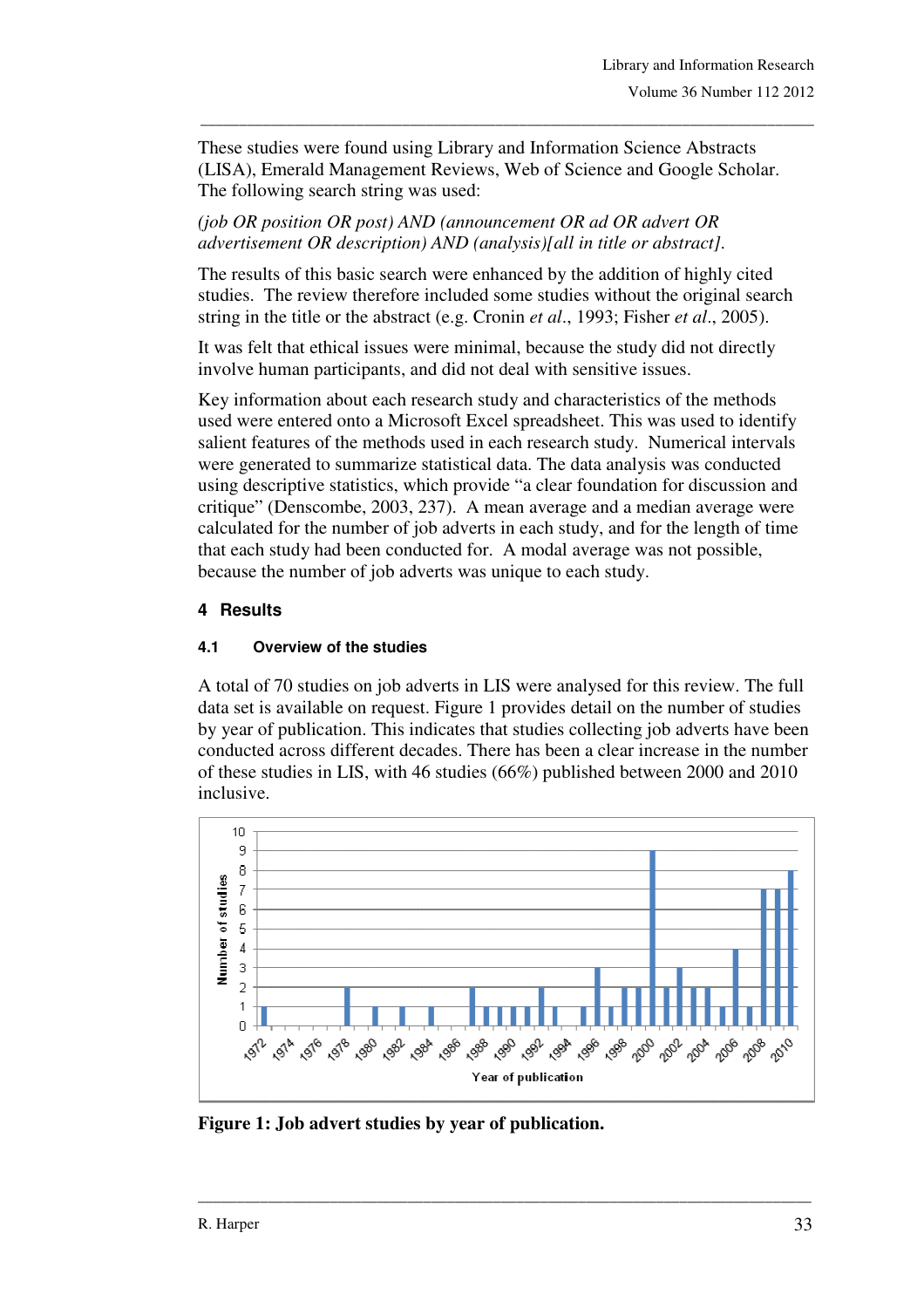Most studies were conducted in English-speaking countries (Table 1). This may be due to the sources, or it could indicate a genuine trend in where research of this nature is conducted. 53 (76%) studies of this nature were conducted in the USA, with only 6 (9%) conducted in the UK. The studies conducted in the UK were those by Budd (1990), Davies (2008), Moore (1987), Morris (2001), Orme (2008) and Payne (2008).

\_\_\_\_\_\_\_\_\_\_\_\_\_\_\_\_\_\_\_\_\_\_\_\_\_\_\_\_\_\_\_\_\_\_\_\_\_\_\_\_\_\_\_\_\_\_\_\_\_\_\_\_\_\_\_\_\_\_\_\_\_\_\_\_\_\_\_\_\_\_\_\_\_\_\_\_\_\_\_

| Country         | <b>Number of studies</b> | % of all studies<br>$(n=70)$ |
|-----------------|--------------------------|------------------------------|
| <b>USA</b>      | 53                       | 76%                          |
| UK              | 6                        | $9\%$                        |
| Australia       | 5                        | $7\%$                        |
| Canada          | $\overline{2}$           | 3%                           |
| Ireland         | $\overline{2}$           | 3%                           |
| India           | $\overline{2}$           | $3\%$                        |
| South East Asia | $\overline{2}$           | 3%                           |
| Spain           | 1                        | $1\%$                        |
| South Africa    |                          | $1\%$                        |
| <b>Brazil</b>   | 1                        | $1\%$                        |
| Lithuania       | 1                        | $1\%$                        |
| Estonia         |                          | $1\%$                        |

#### **Table 1: Geographic location of studies.**

#### **4.2 Sample size**

A key element of a robust research method is the definition and selection of an appropriate sample. The definition of a sample naturally arises from the overall population. In studies of this type, the population is very large, chiefly because it consists of a high number of job adverts within a specific occupational area.

A study by Slaughter and Ang (1996) states that its population consisted of 20,000 job adverts, whilst a study by Koong *et al*. (2002) argues that the population of a study of job adverts can be theoretically infinite. A theoretically infinite population means that a sizeable sample will be collected.

This review found that:

- the majority of the studies used sample sizes between 1 and 199;
- taken together, the studies examined 37,970 job adverts in total;
- the mean number of job adverts examined was 575;
- the median number of job adverts studied was 236;
- the smallest sample size was 10 (Shank, 2006).

These findings exclude four studies which did not clearly state their sample size. There was a lack of transparency about the total sample size in studies by Wang *et al*. (2010) and Sanchez-Cuadrado *et al*. (2010). The results indicate that this is a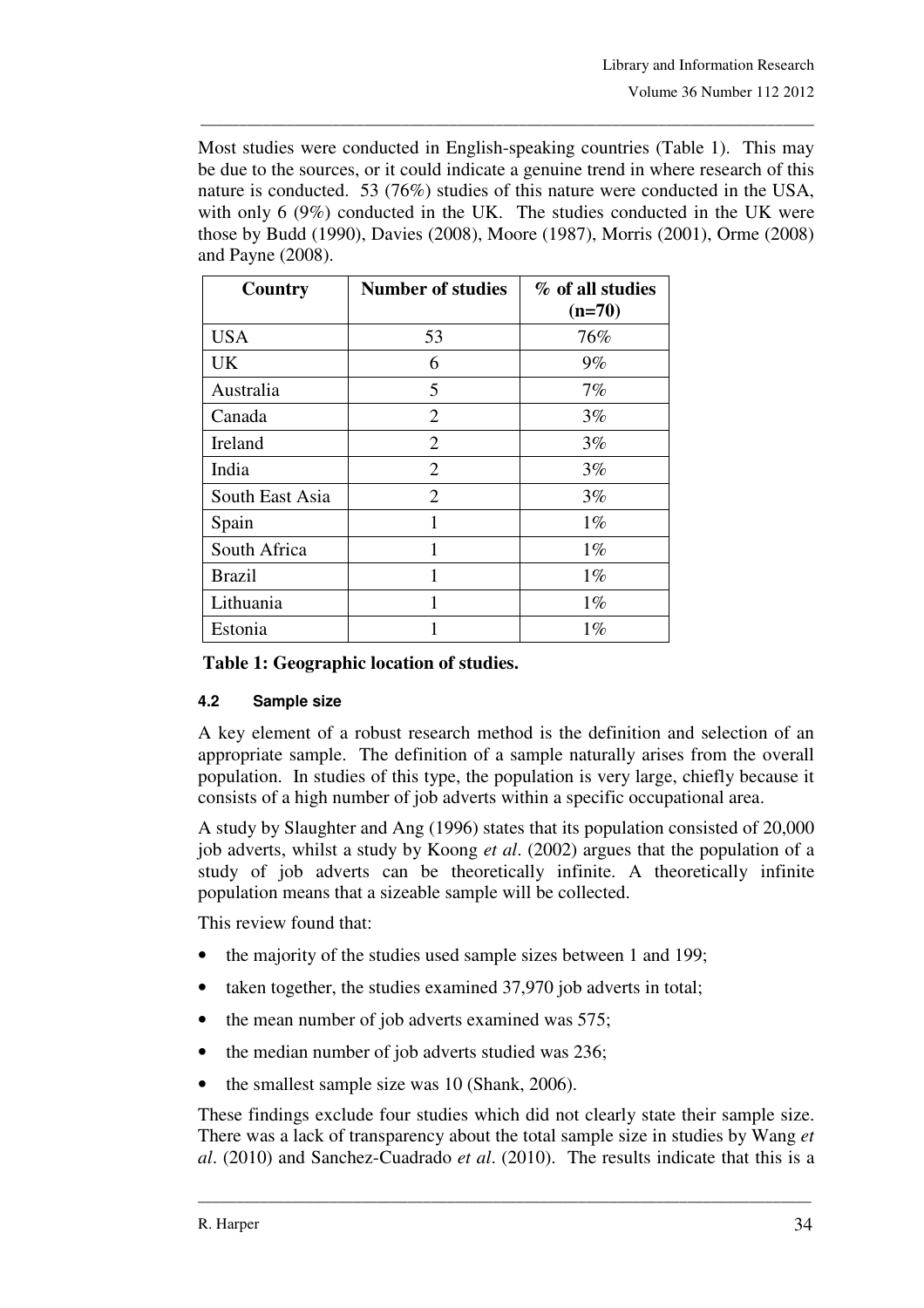research method which enables the collection of a large sample in a short time period. Figure 2 indicates that the majority of studies analysed more than 100 job adverts in their sample, suggesting that this could be an acceptable minimum sample size.

\_\_\_\_\_\_\_\_\_\_\_\_\_\_\_\_\_\_\_\_\_\_\_\_\_\_\_\_\_\_\_\_\_\_\_\_\_\_\_\_\_\_\_\_\_\_\_\_\_\_\_\_\_\_\_\_\_\_\_\_\_\_\_\_\_\_\_\_\_\_\_\_\_\_\_\_\_\_\_



### **Figure 2: Sample sizes in studies of job adverts.**

52 studies (the majority) took a purposive sampling approach. The purposive sampling techniques selected job adverts by:

- source (e.g. Park *et al*. (2009) took their sample from AUTOCAT jobs);
- date (e.g. Geromilos and Konsta (2008) selected jobs from 2006 and 2007);
- place (e.g. Cullen (2000) studied jobs in Ireland);
- type (e.g. Ferguson *et al*. (2008) studied only knowledge management jobs).

Researchers sometimes used more than one sampling criterion, taking their sample using a particular source that specialized in a particular type of job. In studies of health librarians, Glasgow and Foreman (1984) and Stroyan (1987) focused on samples collected from the Medical Library Association periodical.

An alternative approach was random sampling. This approach was taken in 12 studies (17%). Surakka (2005) deliberately omitted data from every 5th year in the date range, whilst Kinkus's (2007) study on project management skills examined 3 years' worth of data from a 10-year period.

#### **4.3 Length of sampling period**

The length of the sampling period varied significantly between studies (Table 3). 41 studies carried out sampling over less than 4 years. The shortest studies included a 3-month study by Clyde (2002) and an 8-week study by Marion *et al*. (2005).

13 studies (19%) took samples from 10 years' worth of job adverts. Particularly long studies included a 10-year study by Croneis and Henderson (2002), and an 8 year study by Han and Hswe (2010).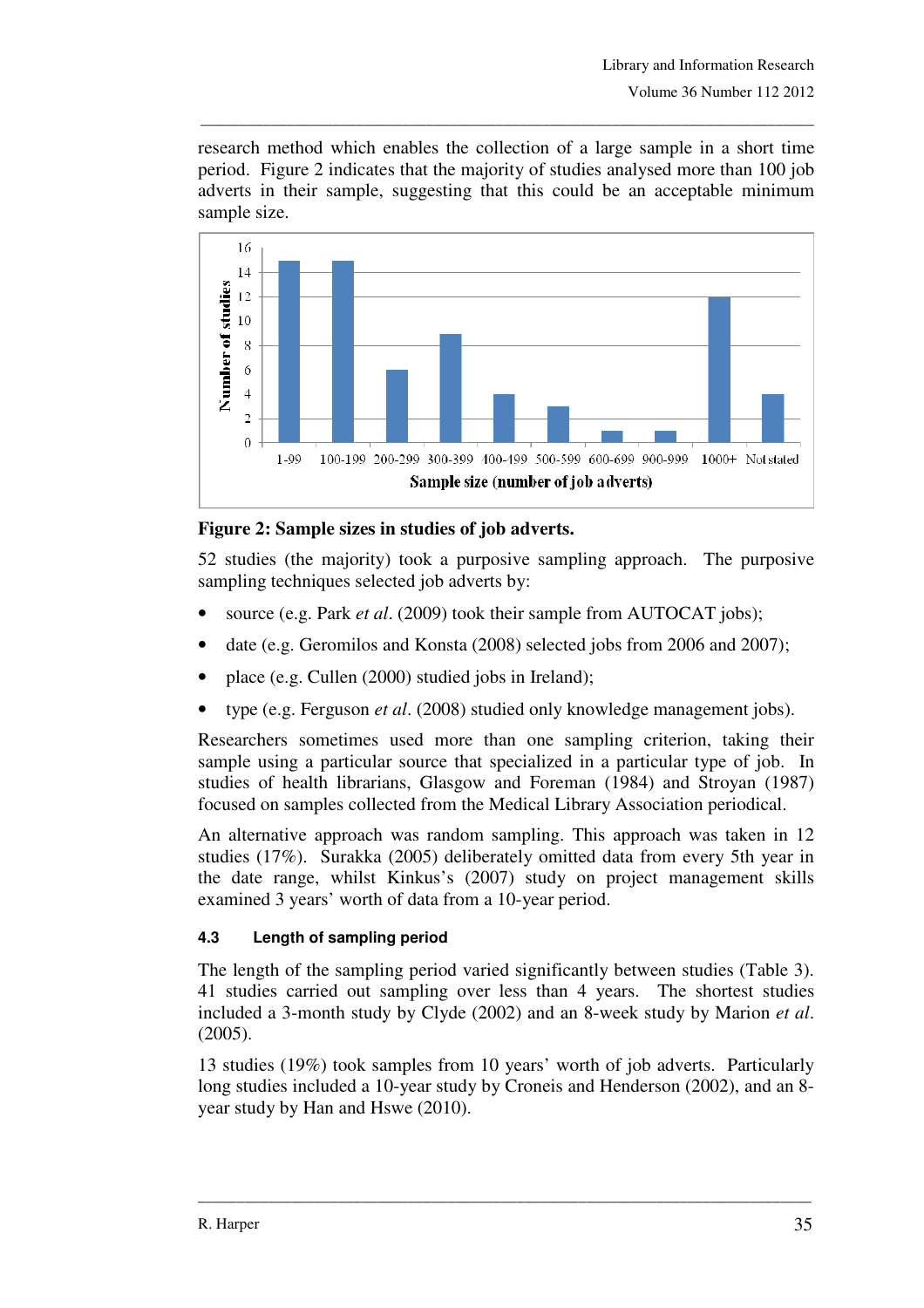| Length of sampling period     | <b>Number of studies</b> | % of all studies<br>$(n=70)$ |
|-------------------------------|--------------------------|------------------------------|
| $<$ 1 year                    | 15                       | 21%                          |
| $\geq$ 1 year and < 2 years   | 16                       | 23%                          |
| $\geq$ 2 years and < 4 years  | 10                       | 14%                          |
| $\geq$ 4 years and < 6 year   |                          | $10\%$                       |
| $\geq 6$ years and < 8 years  | 3                        | $4\%$                        |
| $\geq$ 8 years and < 10 years | 5                        | $7\%$                        |
| $\geq 10$ years               | 13                       | 19%                          |
| Unclear                       |                          | $1\%$                        |

\_\_\_\_\_\_\_\_\_\_\_\_\_\_\_\_\_\_\_\_\_\_\_\_\_\_\_\_\_\_\_\_\_\_\_\_\_\_\_\_\_\_\_\_\_\_\_\_\_\_\_\_\_\_\_\_\_\_\_\_\_\_\_\_\_\_\_\_\_\_\_\_\_\_\_\_\_\_\_

#### **Table 2: Length of sampling period.**

### **4.4 Currency of data**

The sampling time period is significant when considering a key distinction in existing studies. In existing research, there are arguably two types of job advertisement collection and analysis. This distinction is important when evaluating the existing research methods.

The first is the collection of job adverts which are actually being used at the time of collection. This approach means that the data are collected at the time when a job advert is active in the public domain. 29 studies (41%) collected job adverts which were current.

Studies using current job adverts require prompt data collection. In a study of health information professionals, Davies (2008) notes that the average advertising time for a job was 17 to 23 days, demonstrating that there is a limited time window when data can be collected. This suggests the need for establishing regular census points to collect data.

| <b>Currency of data</b> | Number of studies | % of all studies<br>$(n=70)$ |
|-------------------------|-------------------|------------------------------|
| Current                 | 29                | 41%                          |
| Historical              | 26                | 37%                          |
| Unclear                 | 15                | 22%                          |

## **Table 3: Currency of data.**

The second type is the collection of job adverts which are historical, and are not being used to advertise current positions. This approach means that data are collected from historical sources. 26 studies (37%) collected job adverts which were historical.

It must be noted that the data on the currency of job adverts (Table 3) is based on the researcher's interpretation of the data presented in studies. Most studies did not explicitly make a distinction between these different forms of data collection.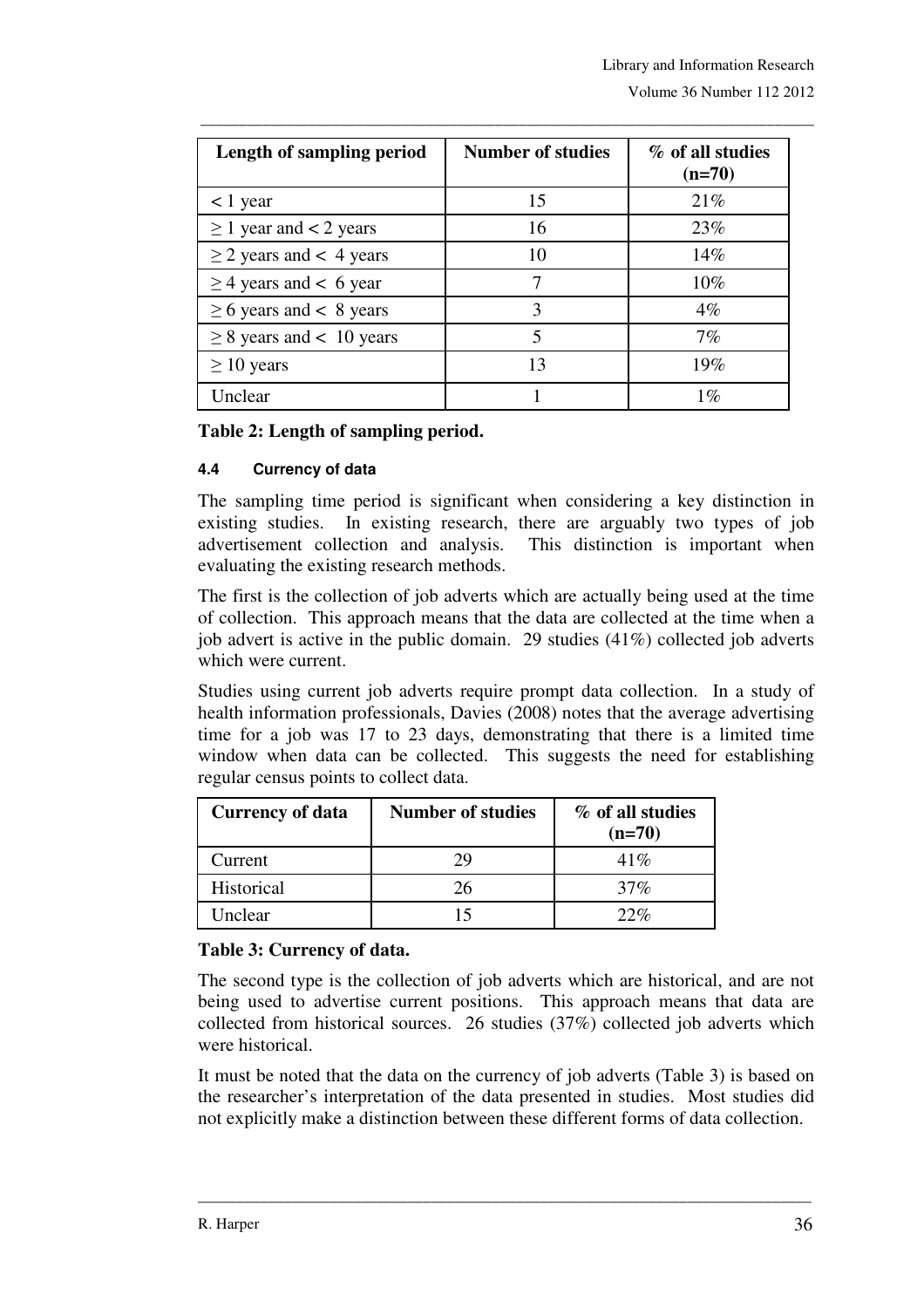#### **4.5 Pilot studies**

A minority of studies (8) explicitly described the use of pilot studies. These include studies by Park *et al*. (2009) and Lin and Ping (2008). Studies conducting pilot studies tended to focus on testing and developing procedures for coding data. These included test coding of 10 job adverts by Mathews and Pardue (2009), and test coding of 55 job adverts by Park *et al*. (2009). 62 studies (89%) did not include a description of any pilot study or testing procedure.

\_\_\_\_\_\_\_\_\_\_\_\_\_\_\_\_\_\_\_\_\_\_\_\_\_\_\_\_\_\_\_\_\_\_\_\_\_\_\_\_\_\_\_\_\_\_\_\_\_\_\_\_\_\_\_\_\_\_\_\_\_\_\_\_\_\_\_\_\_\_\_\_\_\_\_\_\_\_\_

#### **4.6 Ethical considerations**

Most studies reviewed for this article did not explicitly refer to ethical issues. Only Detlefsen (1992) explicitly considered the ethical dimensions of the research. This consisted of a footnote which explained that "for reasons of confidentiality, all libraries whose advertising is quoted in this article have been described generically" (Detlefsen, 1992, 196).

#### **4.7 Complementary methods**

It is a common standard that research should draw on multiple data sources to ensure credibility through 'triangulation'. The majority of studies did not use different sources of data, and focused on the collection of job adverts as the main method of investigation (Table 4).

To some degree, the results of the present study reflect its search strategy, which prioritized studies which explicitly used job adverts as a source of research data. The author recognises that this search strategy may have biased these results towards studies *solely* investigating job adverts. The data on complementary methods must be viewed in this light.

The analysis of complementary methods excludes literature reviews, which are not always regarded as an empirical research method. 57 studies (81%) did not explicitly refer to complementary methods. It is therefore rare for studies on job adverts to carry out additional data collection. The implied consensus of existing research is that studies do not require an additional data collection method.

| <b>Complementary empirical</b><br>methods used | <b>Number of studies</b> | % of all studies<br>$(n=70)$ |
|------------------------------------------------|--------------------------|------------------------------|
| None                                           | 57                       | 81\%                         |
| Questionnaire survey                           |                          | 13%                          |
| Follow-up planned                              |                          | $4\%$                        |
| Survey of education programs                   |                          | $4\%$                        |
| <b>Interviews</b>                              |                          | 1 $\%$                       |

#### **Table 4: Complementary empirical methods.**

Complementary empirical methods included:

- interviews and a survey questionnaire (Cronin *et al*., 1993);
- a survey of knowledge management courses (Ferguson *et al*., 2008);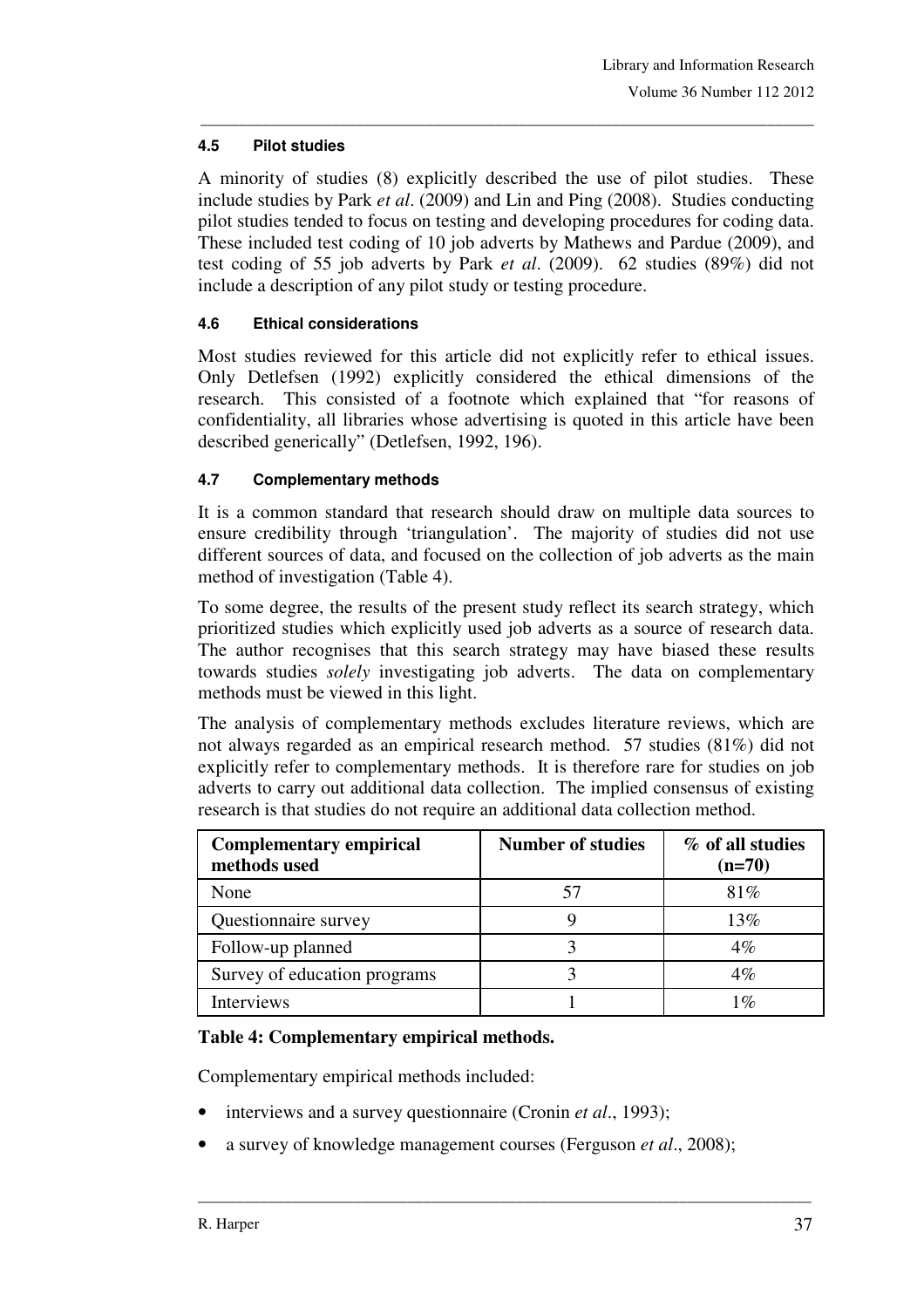- a survey of successful candidates (Willard and Mychalyn, 1998);
- a survey of courses accredited by the American Library Association (Kinkus, 2007).

\_\_\_\_\_\_\_\_\_\_\_\_\_\_\_\_\_\_\_\_\_\_\_\_\_\_\_\_\_\_\_\_\_\_\_\_\_\_\_\_\_\_\_\_\_\_\_\_\_\_\_\_\_\_\_\_\_\_\_\_\_\_\_\_\_\_\_\_\_\_\_\_\_\_\_\_\_\_\_

#### **4.8 Analysis of data**

There are many ways to analyse and synthesize data, whether it is collected from one source or several. The importance of analysis is emphasised by Janesick (2000) who argues that time allocated for data analysis should be "equal to time in the field" (Janesick, 2000, 86).

Content analysis, a systematic technique of segmenting data into describable linguistic units, is often used in these types of study. This is a commonly used technique discussed in depth both within and beyond LIS discipline, with wide body of guidance to support its application to research (Krippendorff, 2004; White and Marsh, 2006).

A key element of content analysis is to 'code' data in a way which will categorize it. The simplest way to do this is to locate words in a job advert, and to provide a count of occurrences. In a study of the project management skills of librarians, Kinkus (2007) carried this out through utilising the 'Find' tool in Microsoft Word. A more advanced approach is to examine the co-occurrence of words, an approach taken by Sanchez-Cuadrado (2010) and Marion *et al*. (2005). There are different options for storage and analysis of coded data, with Deeken and Thomas (2006) using Microsoft Access to analyse their coded data.

The vast majority of the studies  $(67 = 96\%)$  carried out coding manually, with one or more people reading the adverts and extracting key themes. Slaughter and Ang (1996) had two coders; Beile and Adams (2000) had three. Studies typically had only one coder.

An alternative to manual coding is to deploy text analysis software to extract information about content. This can be done using a coding frame which is preestablished by a researcher. Studies of job adverts have deployed SimStat and Wordstat software (Marion *et al*., 2005) and QDA miner (Sanchez-Cuadrado, 2010). Only 3 studies (4%) used automatic coding, which suggests that there is scope for further use of automatic text mining in job adverts in future research.

In light of the large volumes of data which research of this type can generate, inferential statistical analysis is a possibility. The large sample sizes mean that the application of inferential statistical techniques could be used to identify underlying patterns. Only 18 studies did so. The methods used included:

•  $\chi^2$  test (Alonso-Regaldo and Van Ullen, 2010; Reser and Schuneman, 1992; Smith, 1997; Xu, 1996)

- Scott's *pi* (Mathews and Pardue, 2009)
- multi-dimensional scaling (Marion *et al*., 2005; Park *et al*., 2009)
- coefficient tests (Hall-Ellis, 2006; Slaughter and Ang, 1996)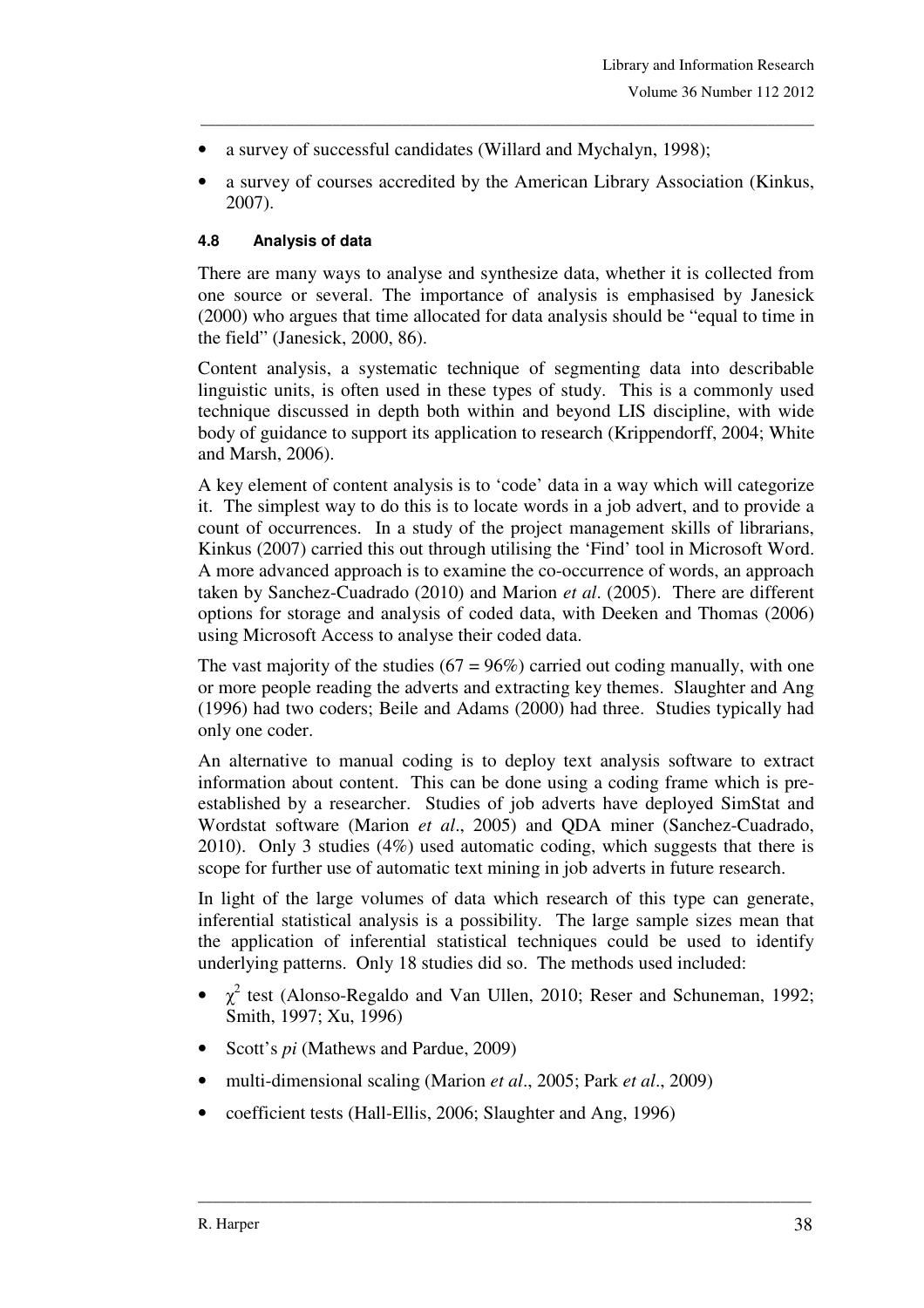### **5 Discussion**

#### **5.1 Sample**

Studies which collect and analyse job adverts are likely to produce a large sample size in a short time period. This is primarily due to the accessibility of the data, without the difficulties of low response rates or of obtaining informed consent (as with interviews and questionnaires). The large sample sizes are an opportunity and a threat. Large samples have the clear benefit of leading to a more accurate picture of the overall population (Pickard, 2007).

\_\_\_\_\_\_\_\_\_\_\_\_\_\_\_\_\_\_\_\_\_\_\_\_\_\_\_\_\_\_\_\_\_\_\_\_\_\_\_\_\_\_\_\_\_\_\_\_\_\_\_\_\_\_\_\_\_\_\_\_\_\_\_\_\_\_\_\_\_\_\_\_\_\_\_\_\_\_\_

There are drawbacks to a large sample size. A major problem is that analysis cannot be carried out in depth, because the data are atomistic. This means that the loss of contextual meaning is likely. The precise process of how data collection is conducted is vital to managing a large sample, and in being able to enable replication, which is "the most important form of reliability" (Krippendorff, 2004, 18). A good example of a rigorous data management process is in Cali's (2000) study, which used a data collection sheet to record data.

The preference in studies of job adverts is for purposive sampling. The obvious disadvantage of purposive sampling is that there is a strong likelihood of bias. In contrast, the advantage of random sampling is that it reduces potential bias in sample selection. It also supports the efficient analysis of historical job advert data, which could be expensive and time-consuming to analyse in detail.

#### **5.2 Currency of data**

A key distinction between studies is those which collect current data (collecting data as it becomes available) or historical data (conducting an historical analysis of existing documents). The key differences are outlined in Table 5.

Various studies emphasize that online job adverts are not archived for later use (Kenechukwu, 2010; Mathews and Pardue, 2009; Reeves and Bellardo Hahn, 2010). The lack of centralised online archiving presents a challenge for both types of study. Although it may be possible to retrieve archived online job adverts after their closing dates, most job adverts would be removed from websites within a limited time period. The disadvantage of conducting a study on current jobs is that data need to be collected at least fortnightly. This means that census points for data collection should be set.

This may suggest that the method of collecting job adverts currently being advertised could be seen as distinct from document analysis. Document analysis would normally rely on the durability of its sources (Hodder, 2000). In contrast, the collection of job advertisements may involve data which are only available for a short period of time.

Current job adverts are characterised by impermanence, with a limited time window for data collection. This causes a problem in relation to the theory that job adverts can be used as stable indicators. Without a systematic approach to archiving, retrospective analysis of historical job adverts will become increasingly difficult. This suggests a need for the development of a profession-wide strategy for archiving job adverts, and capitalizing on the information that they contain.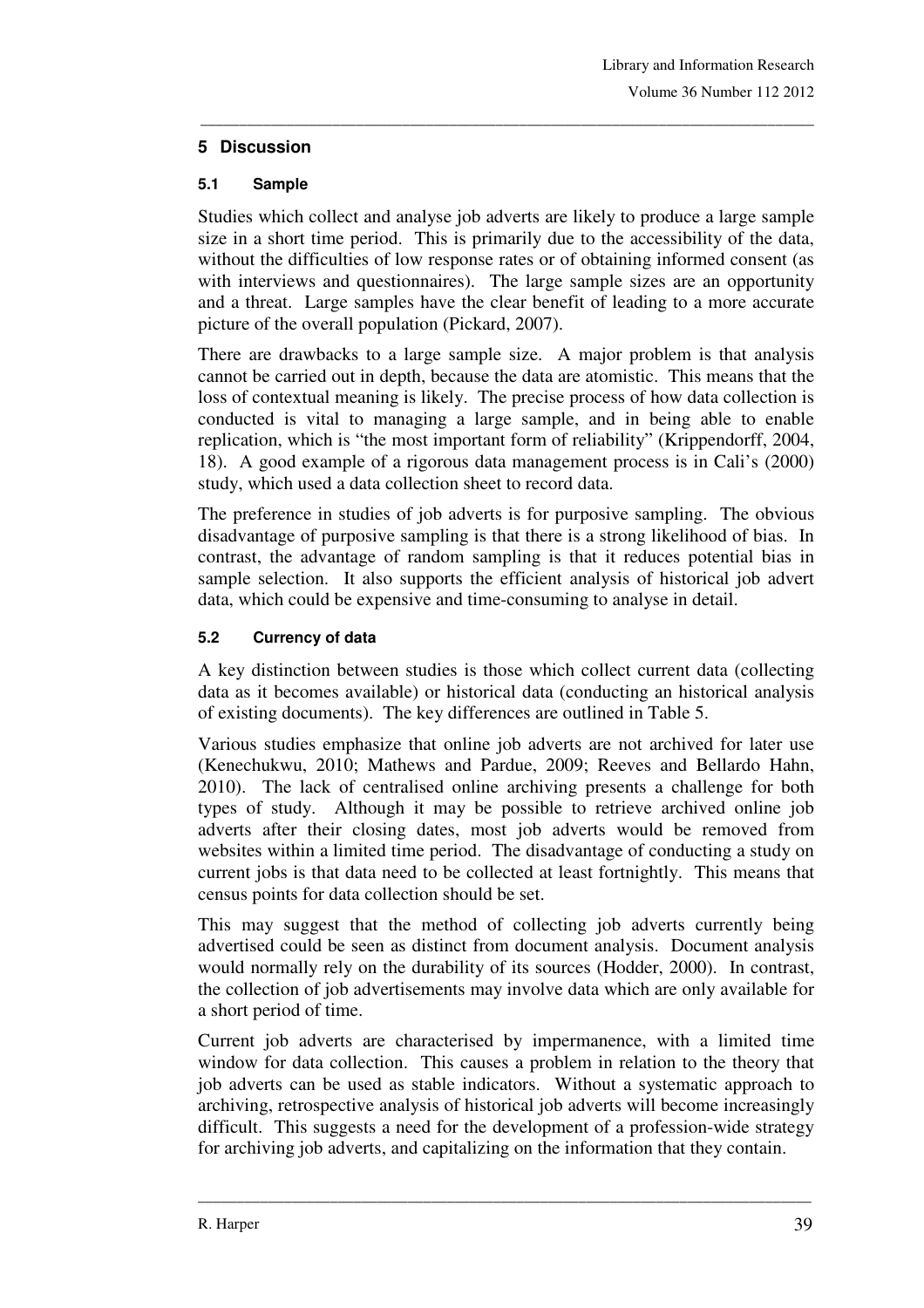|                         | <b>Characteristics</b>                  | <b>Historical data</b>                                                                     | <b>Current data</b>                                                                                                                       |
|-------------------------|-----------------------------------------|--------------------------------------------------------------------------------------------|-------------------------------------------------------------------------------------------------------------------------------------------|
|                         | relation to<br>complementary<br>methods | difficult to use alongside<br>other research methods,<br>since data is not current         | may be used alongside<br>other research methods<br>(e.g. data collection from<br>successful candidates)                                   |
| Contextualization       | long-term<br>significance               | may be explained in terms<br>of broader historical<br>patterns (e.g. employment<br>trends) | difficult to explain in<br>terms of broader<br>historical patterns (e.g.<br>employment data may be<br>published many months<br>later)     |
| Ease of data collection | published<br>online                     | difficult to collect because<br>online data of this kind is<br>rarely archived             | easy to collect from<br>different sources, but<br>there are time pressures<br>(i.e. jobs often advertised<br>in only 1-2 week<br>windows) |
|                         | published in<br>print                   | easy to collect because<br>printed data of this kind is<br>often archived                  | relatively easy to collect                                                                                                                |
|                         | <b>Creation of data</b>                 | data pre-exists study                                                                      | data are made available<br>as the study takes place                                                                                       |
| <b>Bias</b>             |                                         | problem of different<br>historical interpretations                                         | problem of current<br>perceptions                                                                                                         |
| <b>Relevance</b>        |                                         | historical interest                                                                        | current interest                                                                                                                          |

\_\_\_\_\_\_\_\_\_\_\_\_\_\_\_\_\_\_\_\_\_\_\_\_\_\_\_\_\_\_\_\_\_\_\_\_\_\_\_\_\_\_\_\_\_\_\_\_\_\_\_\_\_\_\_\_\_\_\_\_\_\_\_\_\_\_\_\_\_\_\_\_\_\_\_\_\_\_\_

**Table 5: Comparison of current and historical data collection.** 

#### **5.3 Pilot studies**

This review found that a minority of studies tested or piloted their methods. Any testing tended to focus on the coding process. An advantage of testing the process of analysis is to establish key themes which emerge in each document, valuable because a coding frame is essential for both manual and automatic coding. A pilot study also offers a valuable practical test of the method, enabling refinement of the data collection procedure (Bryman, 2004).

Where testing was conducted, this rarely focused on the searching stage of the research. This would be a beneficial step, particularly given the importance of transparency around data collection. A non-LIS study by Robinson *et al*. (2010) on cookery-related jobs involved a week of searching online sources to identify the best sources, and test search keywords.

It is possible to speculate as to why studies of job adverts did not generally use pilot studies. One possibility is that researching job adverts is a method which is not seen to be as important as other methods, and therefore to require fewer tests. A second possibility is that the categorization and coding of job adverts are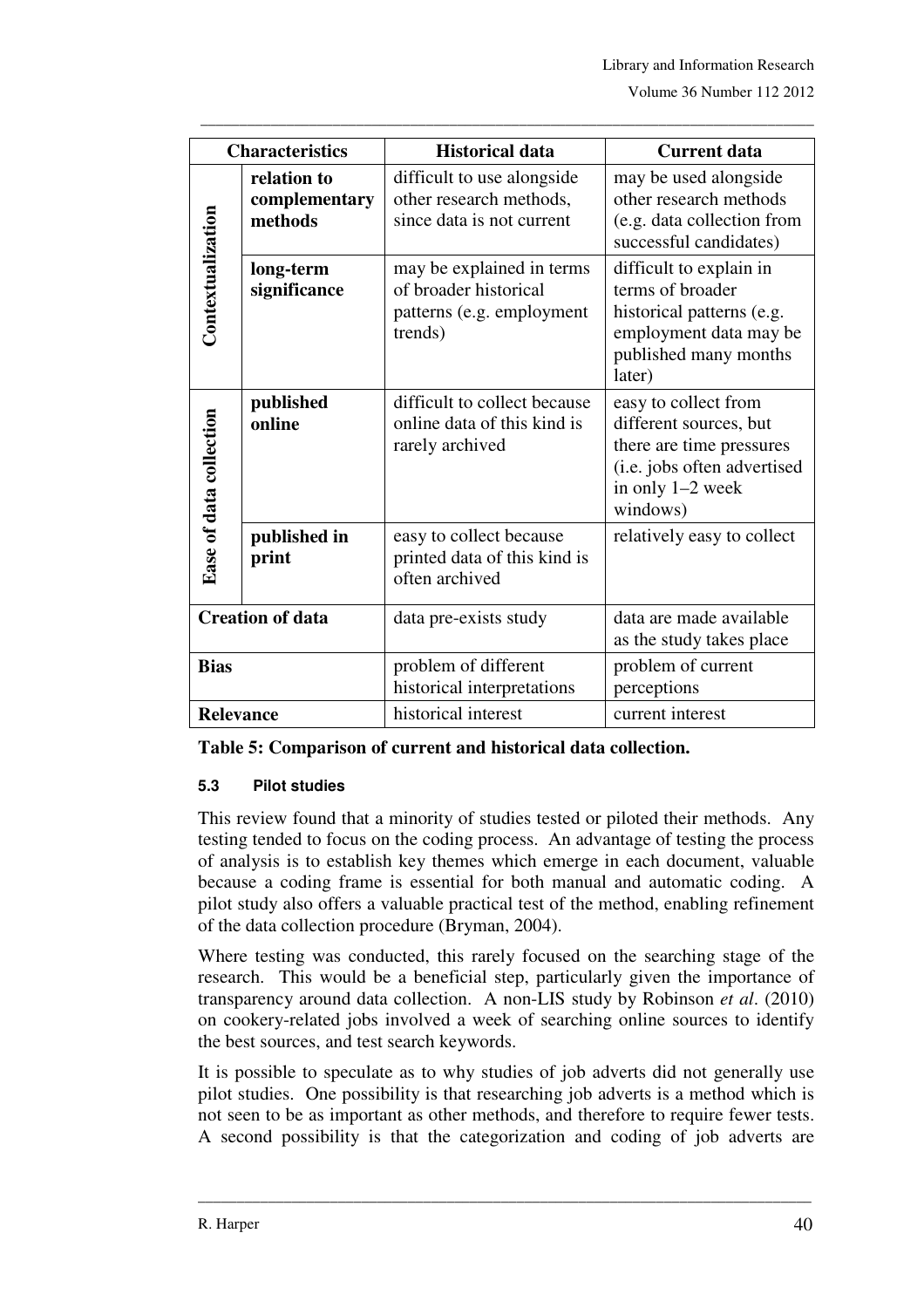viewed as unobtrusive document analysis, and therefore as a neutral activity for which testing is not essential.

\_\_\_\_\_\_\_\_\_\_\_\_\_\_\_\_\_\_\_\_\_\_\_\_\_\_\_\_\_\_\_\_\_\_\_\_\_\_\_\_\_\_\_\_\_\_\_\_\_\_\_\_\_\_\_\_\_\_\_\_\_\_\_\_\_\_\_\_\_\_\_\_\_\_\_\_\_\_\_

#### **5.4 Ethics**

Like pilot studies, ethical considerations are linked to the definition of what a 'job advert' is. Cali (2000) argues that analysing job adverts is a form of unobtrusive observation which does not harm or affect the participant. If this is accepted, then ethical issues (confidentiality and consent) could be seen as relatively unimportant. This would explain the general absence of explicit reference to ethical issues in studies of this nature.

It could be argued the treatment of ethics would be different if the collection and analysis of job adverts is viewed as a form of covert observation. The unwitting 'participants' would be those organisations advertising positions, thus providing the data for a study. Outside LIS, Bennett (2002) and Clark (1995) acknowledge that job adverts are likely to contain names of 'contact points', who can be contacted by job applicants. It is therefore valuable to consider anonymizing names of organizations to preserve confidentiality. This would be consistent with Pickard's (2007) suggestion that researchers should avoid use of identifying data.

This would require greater caution over obtaining informed consent, and fully informing participants of the study. This would raise the separate issue of whether job advertisements should be destroyed after they have been analysed (standard practice with data from questionnaires and interviews).

If job adverts are seen as adverts, there could be a debate over whether organisations might regard job adverts as part of their commercial 'brand' or intellectual property. Creswell's (2009) argument that the ownership of data determines ethical status suggests that researchers should seek consent from the organizations which originally created the job adverts. Legislative compliance is connected to this, with some organisations having 'terms of use' applying to their web-pages.

Ethics in research goes beyond interaction with research participants. Research ethics can include documenting data collection procedures in detail, establishing trust between the researcher and participants, and demonstrating a clear benefit for participants (Creswell, 2009). This review suggests that the status of ethics in the method is not a marginal issue, but is arguably central to the establishment of a robust job advert methodology.

#### **5.5 Complementary methods**

Most studies of job adverts did not use complementary methods. Such methods of data collection and analysis should be used, because the analysis of job adverts can be a flawed method (see section 2.2). There is a risk that the application of content analysis may discard the data's contextual meaning. Job adverts do not intrinsically explain the numerous variables which influence their content.

This strengthens the case for a more rounded understanding of the life-cycle of job adverts in terms of their production, exchange and consumption. Hodder's (2000) perspective on 'material culture' views documents as cultural artefacts,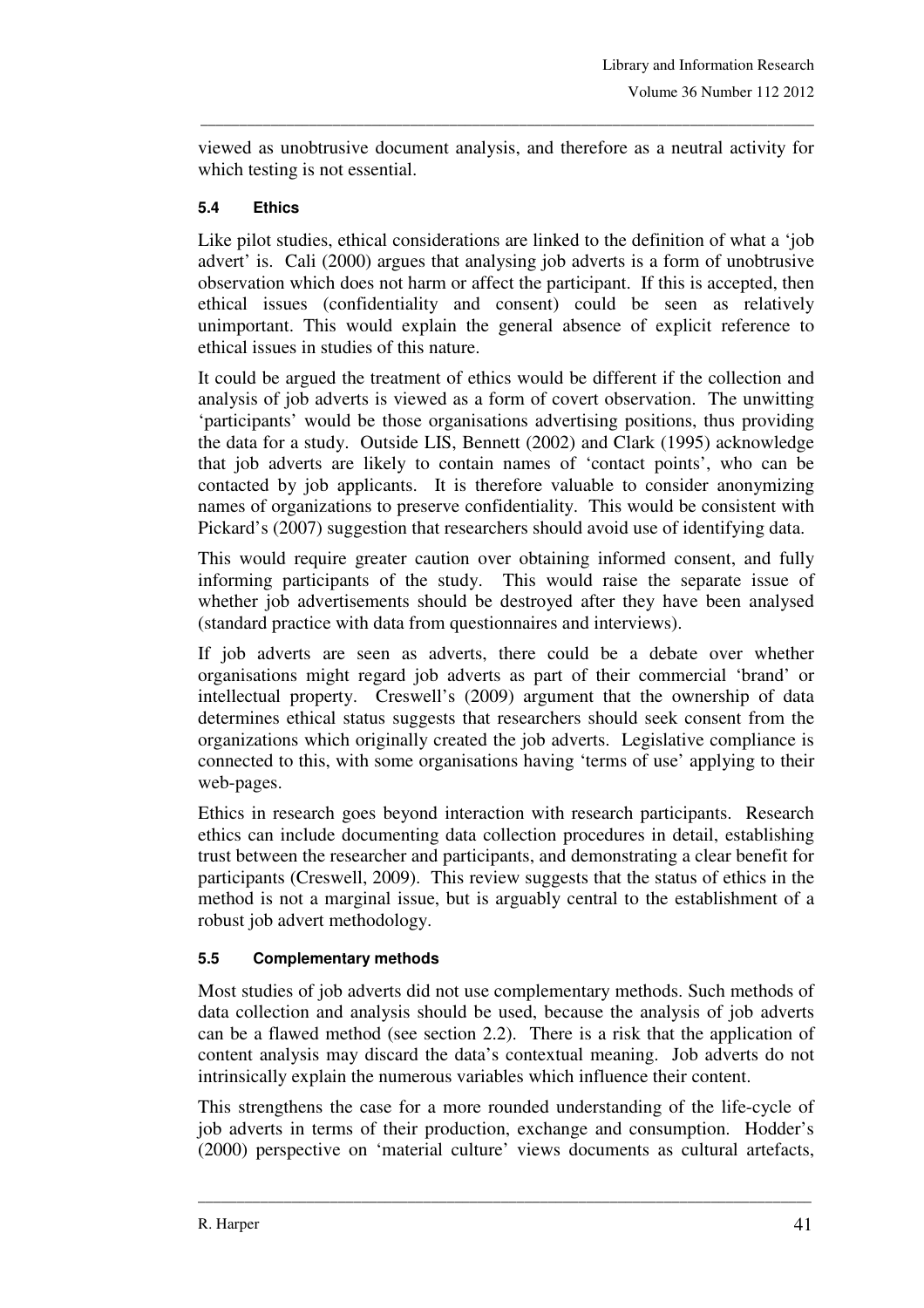which are created in a specific historical context. It may be beneficial to examine the original production of job adverts, how these documents are perceived by job seekers, and how job adverts are used after fulfilling the purpose of attracting applications.

\_\_\_\_\_\_\_\_\_\_\_\_\_\_\_\_\_\_\_\_\_\_\_\_\_\_\_\_\_\_\_\_\_\_\_\_\_\_\_\_\_\_\_\_\_\_\_\_\_\_\_\_\_\_\_\_\_\_\_\_\_\_\_\_\_\_\_\_\_\_\_\_\_\_\_\_\_\_\_

Studies of job adverts could be more fully contextualized through the collection of complementary data. It may be useful to investigate:

- skills successful candidates actually had (suggested by Todd *et al*., 1995);
- job descriptions of existing employees and how these compare with the reality of their tasks (explored in a study by Levin and Weiss-Gal, 2009);
- intangible qualities which make candidates successful in job applications.

The necessity for a holistic approach to data collection suggests that researchers could engage more with organizations from the outset. This would enable complementary methods, and ensure that the research outcomes have greater reach. There is evidence suggesting that greater engagement with key 'stakeholders' may result in research activity having more impact (Hall, 2011).

The general absence of complementary methods may be due to a perception that other methods (e.g. questionnaires) are more burdensome to conduct. The reason for this may be that these methods directly involve human participants, with a standard requirement to gain ethical approval. Methods involving human participants can be more practically difficult, with a need to chase up questionnaires, organise appointments for interviews, and transcribe vast quantities of spoken text. Researchers collecting and analysing job adverts might be dissuaded from complementary methods because of these greater practical difficulties.

A connected problem is that the collection and analysis of job adverts does not have a natural follow-up method. In contrast, a method like a questionnaire survey can be naturally followed up with identification of interview participants through the initial data collection method. This reinforces the argument for a greater link to organizational context from the outset, which would enable more natural follow-up methods.

## **5.6 Analysis**

This review has found that the analysis of job adverts varies between studies. The root cause for varied approaches to analysis is the variation in the definition of the data 'unit' to be analysed. As job advertisements cannot be neatly categorised as a single data 'type', the analyses to which they are subjected varies between studies.

Manual coding is the preferred method of coding job adverts. The advantage is that a human reading of an advert may ensure that words are analysed in terms of their context as well as their frequency. A major disadvantage is that manual coding of a vast data set is time-consuming. This may lead to the problem of biased or inconsistent coding, particularly if data are not cross-coded effectively.

A minority of studies used automatic methods of analysing data. This is notable in light of the increasing use of automated analysis tools in social sciences (like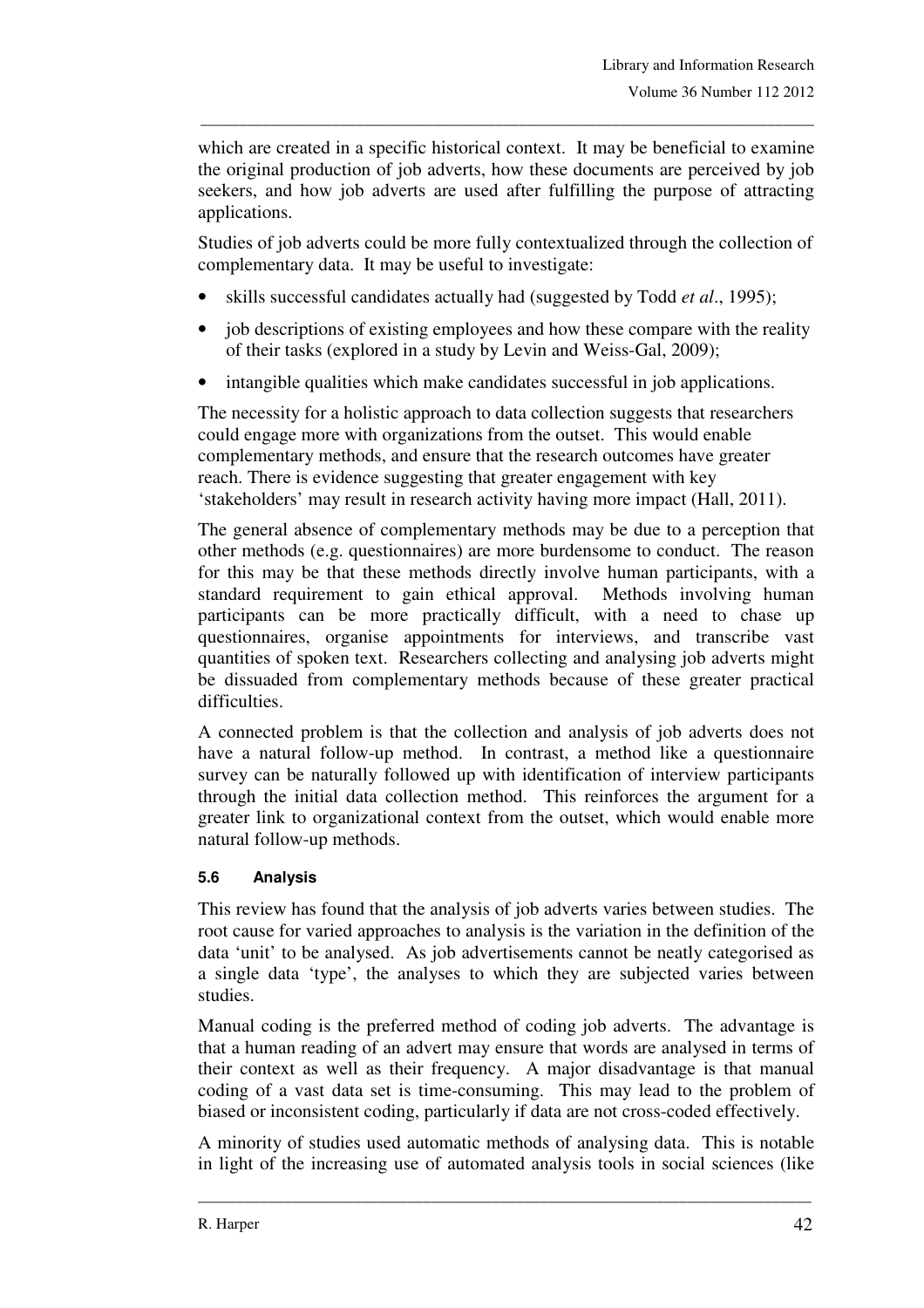Nvivo). The general absence of automatic text analysis may be because a number of studies are conducted by practitioners, who may not have access to sophisticated text mining tools (unlike researchers working within universities).

\_\_\_\_\_\_\_\_\_\_\_\_\_\_\_\_\_\_\_\_\_\_\_\_\_\_\_\_\_\_\_\_\_\_\_\_\_\_\_\_\_\_\_\_\_\_\_\_\_\_\_\_\_\_\_\_\_\_\_\_\_\_\_\_\_\_\_\_\_\_\_\_\_\_\_\_\_\_\_

The advantages of using textual software analysis are that it can be quicker than manual coding, and can efficiently consolidate a large amount of data. This is of particular relevance to studies of job adverts, acknowledged to be a labourintensive method (Cronin *et al*., 1993). Disadvantages include a loss of contextual meaning, and the high cost (Weitzman, 2000).

The dearth of automatic textual analysis methods is paralleled by the minority of studies deploying inferential statistics. There is no clear evidence for the exact reasons, although it is possible to speculate as to the underlying causes. These might include problems with:

- knowledge and experience of statistics;
- personal confidence in using statistics;
- access to statistical analysis tools.

The minimal use of inferential statistics is surprising given that large sample sizes have greater potential for being analysed using statistical tests. There is scope for future studies to attempt a 'meta-analysis' of the statistics used in previous studies, or to conduct a detailed critique of the different statistical methods used (Powell and Connaway, 2004).

## **6 Limitations**

This review provides relatively superficial data, and does not fully delve into the textual features of each study which used job advertisements as research data. A major flaw with using quantitative data to review research methodology is that this is not a rounded approach. Powell and Connaway (2004) argue that quantitative surveys (of which this review could be regarded as a type) do not permit causal inferences.

The 'quality' of research methods cannot necessarily be measured by a simple count or category. In particular, the use of ontological frameworks in research resists quantitative analysis, because these can be difficult to classify. A major flaw of this review is that it does not examine theoretical frameworks which may underpin studies of job adverts.

## **7 Conclusion**

#### **7.1 Summary**

This review found that studies of job adverts have become prevalent in LIS research in recent years. Numerous studies have been conducted in the USA, while far fewer studies have been conducted in the UK.

The methods deployed in studies of job adverts in LIS are characterised by:

- 1. large sample sizes;
- 2. purposive sampling;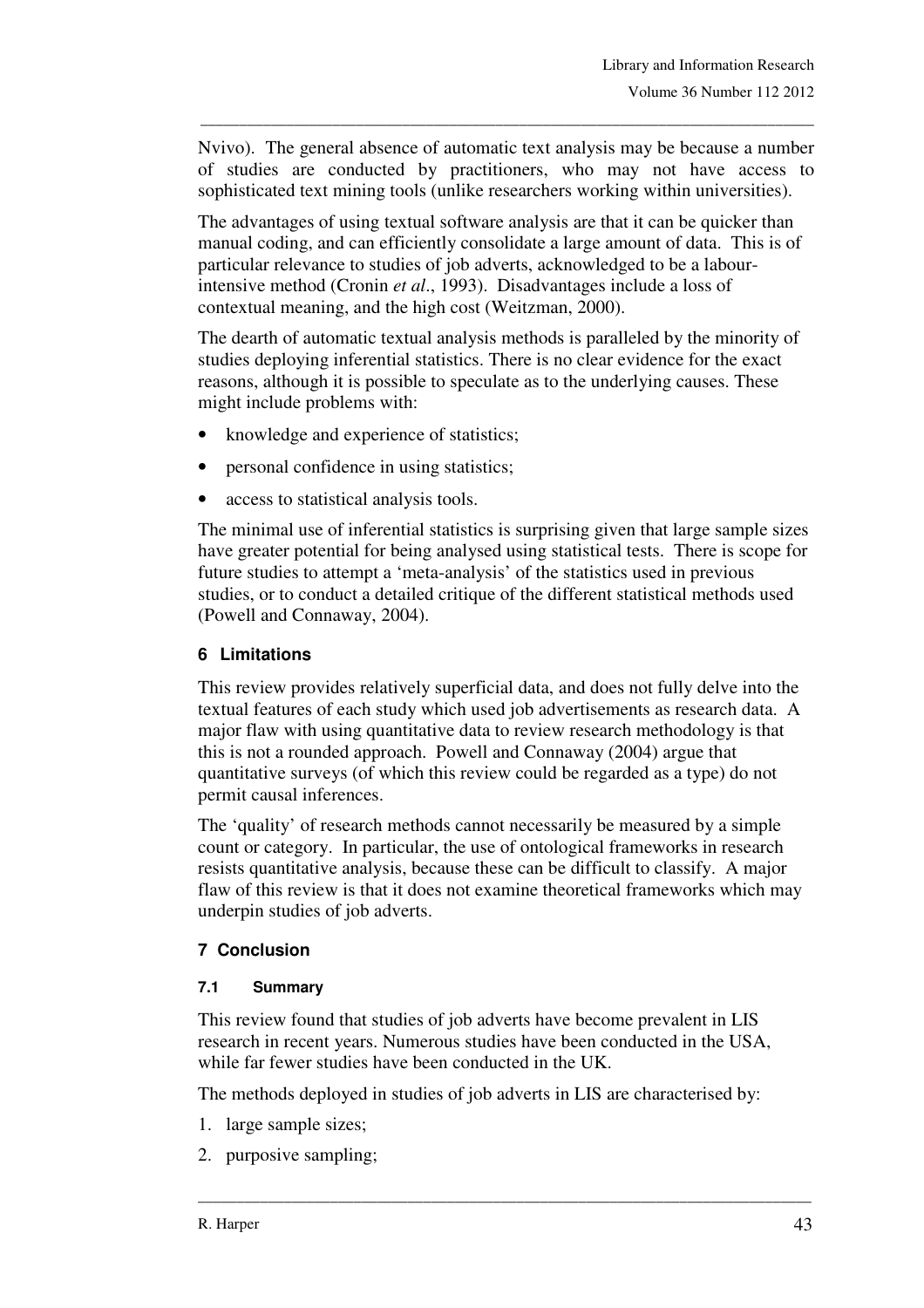- 3. a lack of pilot studies;
- 4. minimal engagement with ethical issues;
- 5. few complementary methods;
- 6. minimal use of inferential statistics;
- 7. minimal use of automatic text analysis.

Despite the long history and large volume of studies examining job adverts in LIS, the method is at an early stage in its development. This review is valuable because it provides a quantitative overview of this research method, in a form which can highlight key insights for researchers. It is anticipated that this review will support the improvement of the method, and enable future researchers to conduct research into job adverts with more rigour.

\_\_\_\_\_\_\_\_\_\_\_\_\_\_\_\_\_\_\_\_\_\_\_\_\_\_\_\_\_\_\_\_\_\_\_\_\_\_\_\_\_\_\_\_\_\_\_\_\_\_\_\_\_\_\_\_\_\_\_\_\_\_\_\_\_\_\_\_\_\_\_\_\_\_\_\_\_\_\_

The strongest aspect of the studies on job adverts is the collection of a large sample of data in a relatively short space of time. This may explain why the method is increasingly deployed in LIS as an efficient way to investigate trends and patterns in the LIS employment market.

The weakest area of methodology is the general absence of complementary empirical methods in studies of this type. There are a number of drawbacks to the collection and analysis of job adverts, which mean that complementary empirical methods would be beneficial.

## **7.2 Weaknesses**

There are significant difficulties with a large sample of data, with a risk that the data will not be fully exploited. The minimal use of inferential statistics and of automatic text analysis in these studies demonstrates that there is further potential for deploying more sophisticated ways to analyse textual data in job adverts.

The preparation phase of some studies lacks methodological rigour. This is shown through a lack of engagement with ethical issues, and minimal use of pilot studies. Although engagement with ethical issues in this type of research is not essential, there are areas where greater consideration of ethics would be beneficial. Applying ethics more rigorously could enable direct engagement with organisations, acknowledged to be a benefit by McKinnell Jackobson and Armstrong (1996).

The minimal use of pilot studies is concerning, particularly in light of the large sample sizes and that samples are typically analysed through manual coding. There is a high margin for errors in collecting, and coding data, which may be better managed through detailed testing of research instruments.

## **7.3 Underlying problems**

There are three underlying problems which can affect the methods deployed in studies of this type. Firstly, there is a general ambiguity over the type of 'data' job adverts can be classified as. This is often the root cause for the lack of thorough preparation and analysis of data samples. The ethical use of data, and the most appropriate methods of analysis, directly depends on the definition of job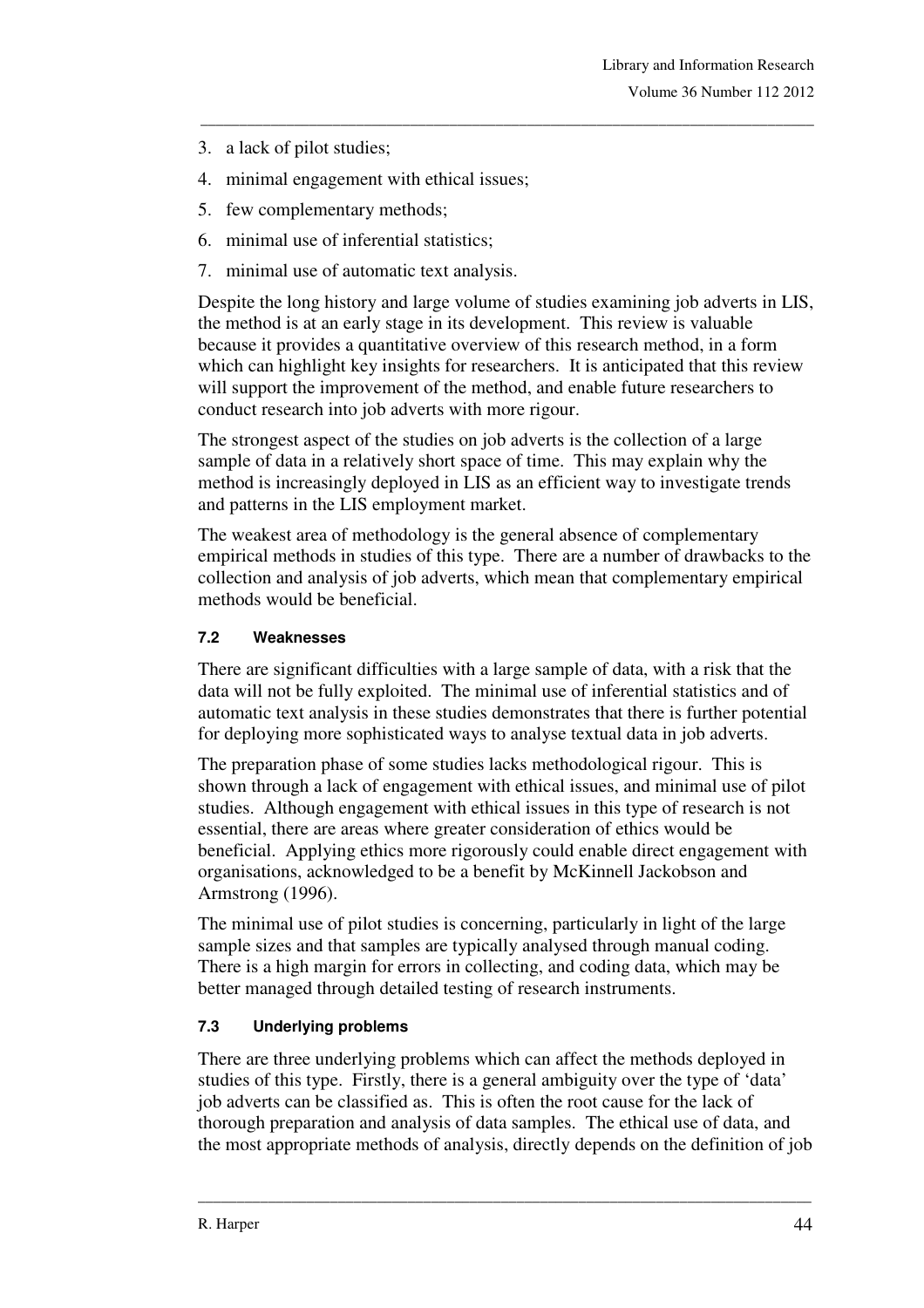adverts. Although this review has indicated the different data types which job adverts could be defined as, this is probably best defined by researchers. Researchers could therefore improve research methodology by defining job adverts as a particular type of data from the outset. This would enable methodology to be shaped in a way which coheres with the definition.

\_\_\_\_\_\_\_\_\_\_\_\_\_\_\_\_\_\_\_\_\_\_\_\_\_\_\_\_\_\_\_\_\_\_\_\_\_\_\_\_\_\_\_\_\_\_\_\_\_\_\_\_\_\_\_\_\_\_\_\_\_\_\_\_\_\_\_\_\_\_\_\_\_\_\_\_\_\_\_

Secondly, there is little acknowledgement of the key distinction between sampling methods which collect current job adverts, and those which collect historical job adverts. There are subtle but important differences in the particular methodological challenges faced by the two types of study (see Table 5). Future research could ensure greater clarity over which type of job adverts are being collected, which would support a more holistic consideration of methodological issues.

Thirdly, job adverts only represent a small part of the phenomenon being investigated. A job advert forms part of a reality which is recorded and codified in documents. However, a job advert does not necessarily reflect the 'reality' of jobs as it is perceived and experienced by LIS professionals, or the 'reality' which can be objectively verified. There is a strong case for a holistic re-examination of the method, through a hermeneutic perspective, so that a wider range of experiences and perceptions can be investigated.

### **7.4 Future research**

Future research studies of job adverts could use more comparative methods to support fuller contextualization. It would be possible to benchmark the data on job adverts in LIS with those in other disciplines. There are studies on job adverts in fields including:

- cookery (Robinson *et al*., 2010);
- operational research (Mar Molinero and Xie, 2007; Sodhi and Son, 2010);
- leadership (Den Hartog *et al*., 2007);
- marketing (Schlee and Harich, 2010);
- human resources (Redman and Mathews, 1995).

In light of the large number of LIS studies, there is an opportunity to conduct a meta-analysis or systematic review to synthesise key findings. This could support the consolidation of much-needed research guidance in this area. A strand of meta-analysis might involve synthesizing different sets of statistics.

There is an obvious difficulty in measuring the complexities of job skills and the employment market with a compound 'indicator'. From a policy perspective, this review could act as a catalyst for a discussion over whether job advertisements can be perceived as reliable indicators of job skills and the employment market. There is scope for a detailed investigation into the feasibility of using job advertisements as longitudinal indicators of job skills.

A key element of this would be to consider the benefits of establishing a centralised repository of LIS job adverts. Material for this could be obtained from websites like LISJobsnet (CILIP), jobs.ac.uk, NHS Jobs, and the BIALL jobs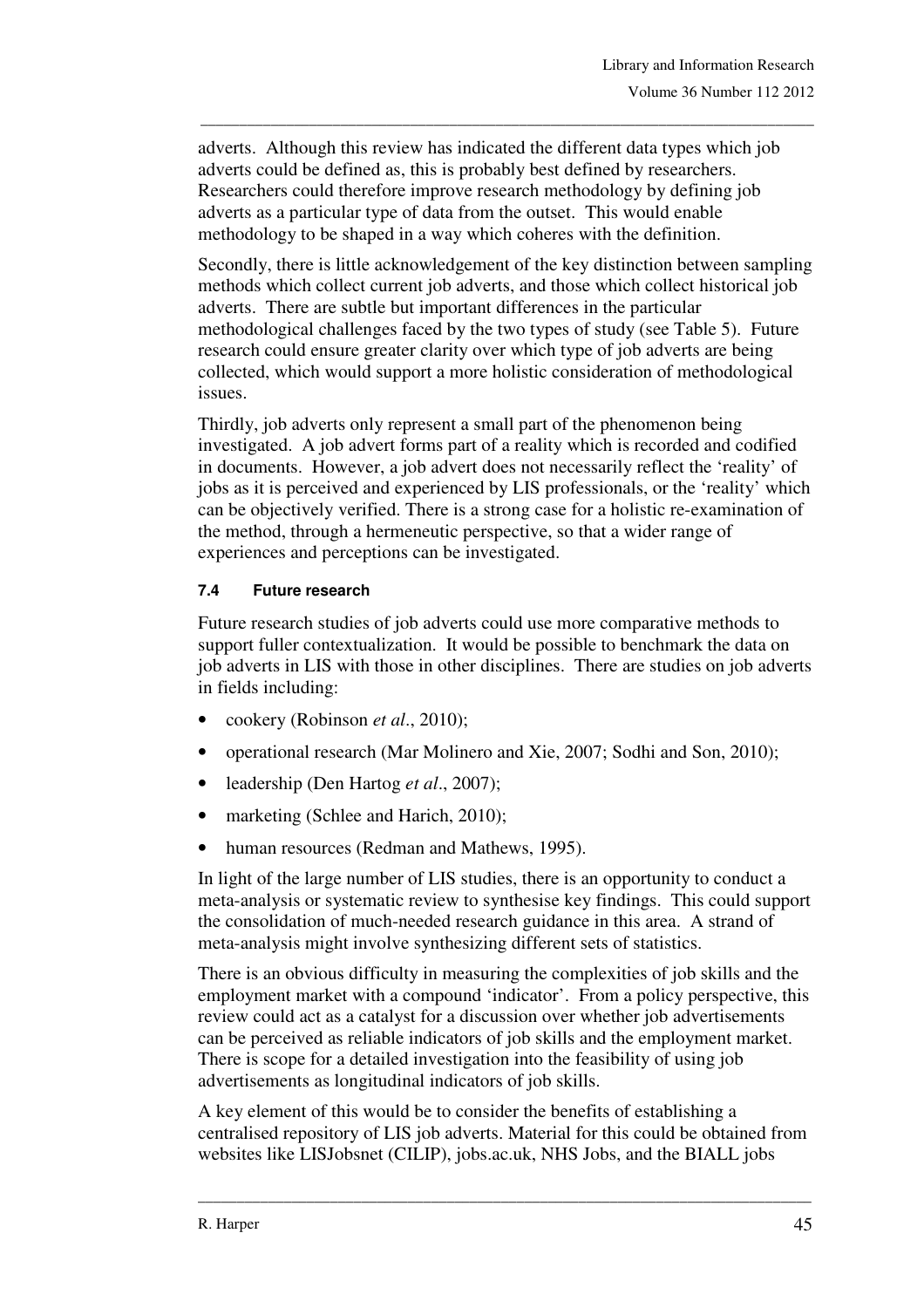board. A development like this could enable more collaboration between researchers and recruiting organisations. This would have the beneficial sideeffect of enabling more opportunities for complementary methods to be applied in organizational contexts. Haggar-Guénette's (1989) study of Canadian employment trends examined job advertisements which were available in a 'helpwanted index'.

\_\_\_\_\_\_\_\_\_\_\_\_\_\_\_\_\_\_\_\_\_\_\_\_\_\_\_\_\_\_\_\_\_\_\_\_\_\_\_\_\_\_\_\_\_\_\_\_\_\_\_\_\_\_\_\_\_\_\_\_\_\_\_\_\_\_\_\_\_\_\_\_\_\_\_\_\_\_\_

A similar centralized resource in the UK could:

- standardize the process of saving job advertisements;
- act as a central 'data hub' for researchers;
- support consistent tracking of job adverts over long time periods;
- support robust meta-analysis of job advert data.

It is hoped that this review will be the start of a rigorous examination of the method, enabling various improvements in the process. Table 6 assesses the strength of current research, and suggests concrete actions for future studies in this area.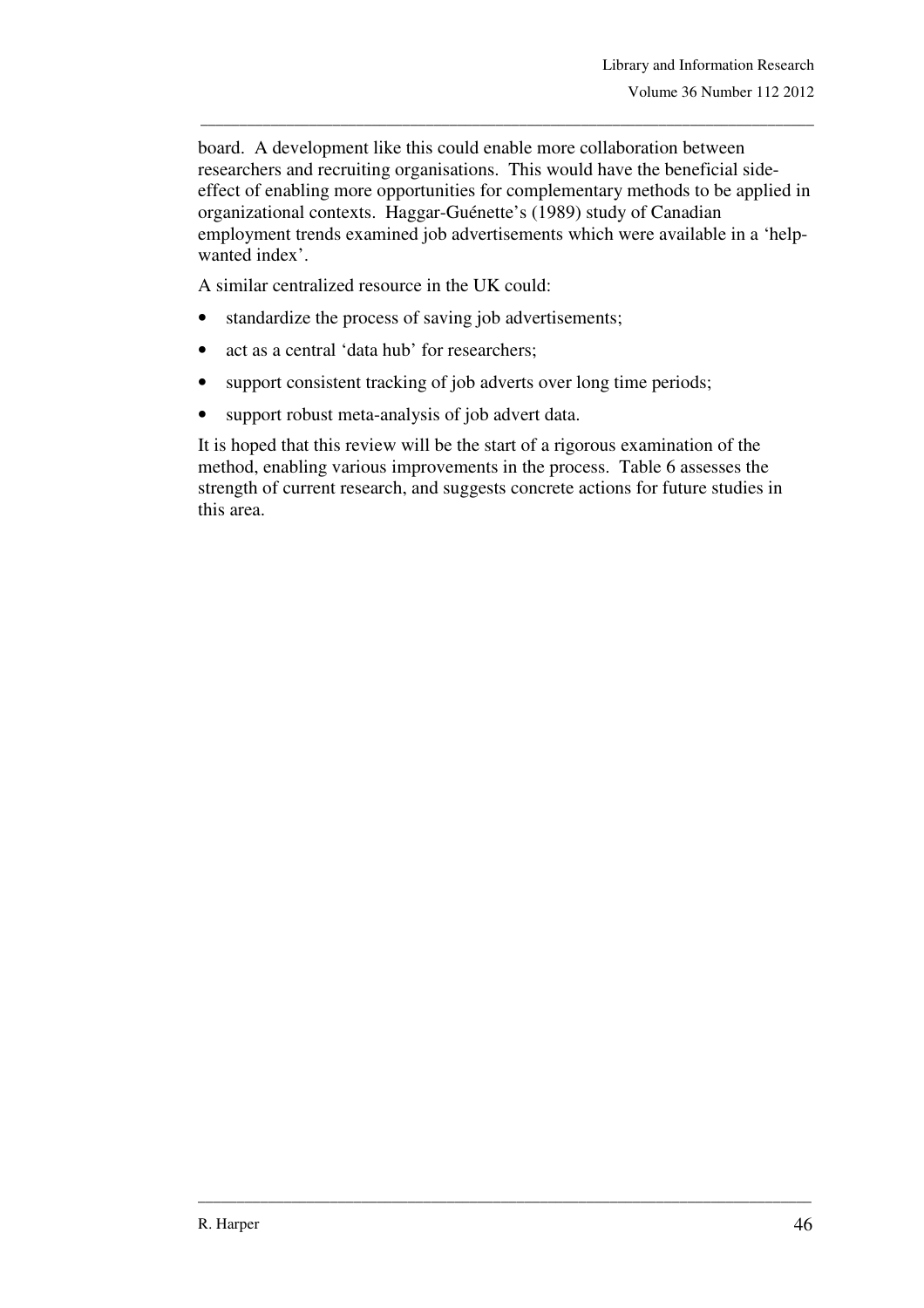| Methodological<br>feature       | <b>Quality in</b><br>current<br>research | <b>Good examples</b>                                                                           | <b>Suggested actions</b>                                                                                                             |
|---------------------------------|------------------------------------------|------------------------------------------------------------------------------------------------|--------------------------------------------------------------------------------------------------------------------------------------|
| sample size                     | good                                     | $Xu$ and Chen $(1999)$<br>White (2000)<br>Clyde (2002)                                         | 1) collect a<br>minimum sample<br>of $100$ job<br>adverts                                                                            |
| sampling time<br>period         | good                                     | Morris (2001)<br>Majid and Mulia<br>(2010)<br><b>Davies</b> (2008)                             | 2)<br>collect a sample<br>over a minimum<br>of 6 months                                                                              |
| ethical<br>considerations       | poor                                     | Detlefsen (1992)                                                                               | 3)<br>anonymize<br>identifying data<br>obtain consent<br>4)<br>from<br>organizations                                                 |
| complementary<br>methods        | poor                                     | Cronin et al. (1993)<br>Ferguson et al. (2008)<br><b>Kinkus</b> (2007)                         | 5)<br>ensure greater<br>engagement with<br>organizations<br>conduct follow-<br>6)<br>up surveys of<br>candidates and/or<br>curricula |
| statistical<br>analysis         | poor                                     | Marion et al. (2005)<br>Alonso-Regaldo et al.<br>(2010)<br><b>Mathews and Pardue</b><br>(2009) | 7)<br>analyse sample<br>using inferential<br>statistics                                                                              |
| manual text<br>analysis         | indifferent                              | Slaughter and Ang<br>(1996)<br><b>Beile and Adams</b><br>(2000)                                | data to be coded<br>8)<br>by more than one<br>person                                                                                 |
| automatic text<br>analysis      | poor                                     | Sanchez-Cuadrado<br>(2010)<br>Marion et al. (2005)                                             | 9) use automatic<br>text analysis (e.g.<br>using nvivo)                                                                              |
| pilot studies<br>and/or testing | poor                                     | Park et al. (2009)<br>Lin and Ping $(2008)$                                                    | 10) test coding<br>method<br>11) test search and<br>sourcing method                                                                  |

\_\_\_\_\_\_\_\_\_\_\_\_\_\_\_\_\_\_\_\_\_\_\_\_\_\_\_\_\_\_\_\_\_\_\_\_\_\_\_\_\_\_\_\_\_\_\_\_\_\_\_\_\_\_\_\_\_\_\_\_\_\_\_\_\_\_\_\_\_\_\_\_\_\_\_\_\_\_\_

**Table 6: Assessment of existing research and suggested actions.**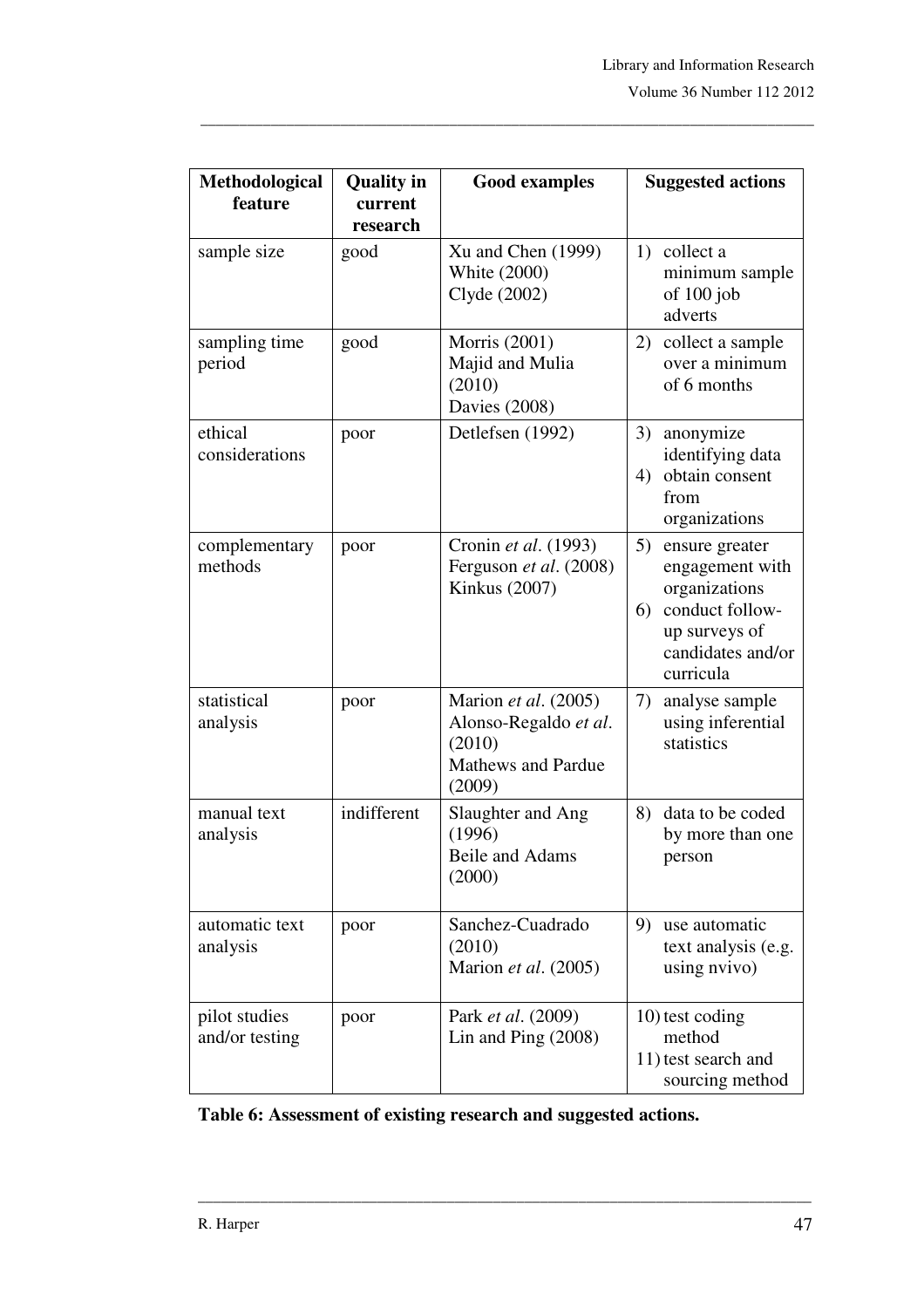#### **References**

Ahmed, S. (2005) Desired competencies and job duties of non-profit CEOs in relation to the current challenges: through the lens of CEOs' job advertisements, *Journal of Management Development*, **24**(10), 913–928.

\_\_\_\_\_\_\_\_\_\_\_\_\_\_\_\_\_\_\_\_\_\_\_\_\_\_\_\_\_\_\_\_\_\_\_\_\_\_\_\_\_\_\_\_\_\_\_\_\_\_\_\_\_\_\_\_\_\_\_\_\_\_\_\_\_\_\_\_\_\_\_\_\_\_\_\_\_\_\_

Albitz, R. S. (2002) Electronic resource librarians in academic libraries: a position announcement analysis, 1996-2001, *Portal: Libraries and the Academy*, **2**(4), 589–600.

Alonso-Regalado, J. and Van Ullen, M. K. (2010) Librarian for Latin American and Caribbean Studies in U.S. academic and research libraries: a content analysis of position announcements, 1970–2007, *Library Resources and Technical Services*, **53**(3), 133–158.

Applegate, R. (2010) Job ads, jobs, and researchers: searching for valid sources, *Library and Information Science Research*, **32**, 163–170.

Beile, P. M. and Adams, M. M. (2000) Other duties as assigned: emerging trends in the academic library job market, *College and Research Libraries*, **61**(4), 336– 347.

Bennett, R. (2002) Employers' demands for personal transferable skills in graduates: a content analysis of 1000 job advertisements and an associated empirical study, *Journal of Vocational Education and Training*, **54**(4), 457–476.

Broady-Preston, J. (2010) The information professional of the future: polymath or dinosaur? *Library Management*, **31**(1–2), 66–78.

Bryman, A. (2004) *Social Research Methods*. 2nd ed. Oxford: Oxford University Press.

Budd, J. (1990) Salaries of automation librarians: positions and requirements, *Journal of Library Administration*, **13**(1–2), 21–29.

Bychowski, B. K. H., Caffrey, C.M., Costa, M. C., Sudhakaran, J. and Zhang, Y. (2010) Old words, new meanings: a study of trends in science librarian job ads, *Issues in Science and Technology Librarianship*, **fall issue**. URL: http://www.istl.org/10-fall/article1.html [accessed 01.09.2011].

Cali, J. R. (2000) *Law firm librarian requirements: a content analysis of skills and qualifications*. M.Sc. paper, [s.l.].

Clark, C. L. I. (1995) Content of advertisements for junior doctors: is there sufficient detail? *British Medical Journal*, **310**(6978), 512–514.

Clyde, L. A. (2002) An instructional role for librarians: an overview and content analysis of job advertisements, *Australian Academic and Research Libraries*, **33**(3), 150–167.

Creswell, J. W. (2009) *Research design: qualitative, quantitative, and mixed methods approaches*. 2nd ed. London: Sage Publications.

Croneis, K. S. and Henderson, P. (2002) Electronic and digital librarian positions: a content analysis of announcements from 1990 through 2000, *Journal of Academic Librarianship*, **28**(4), 232–237.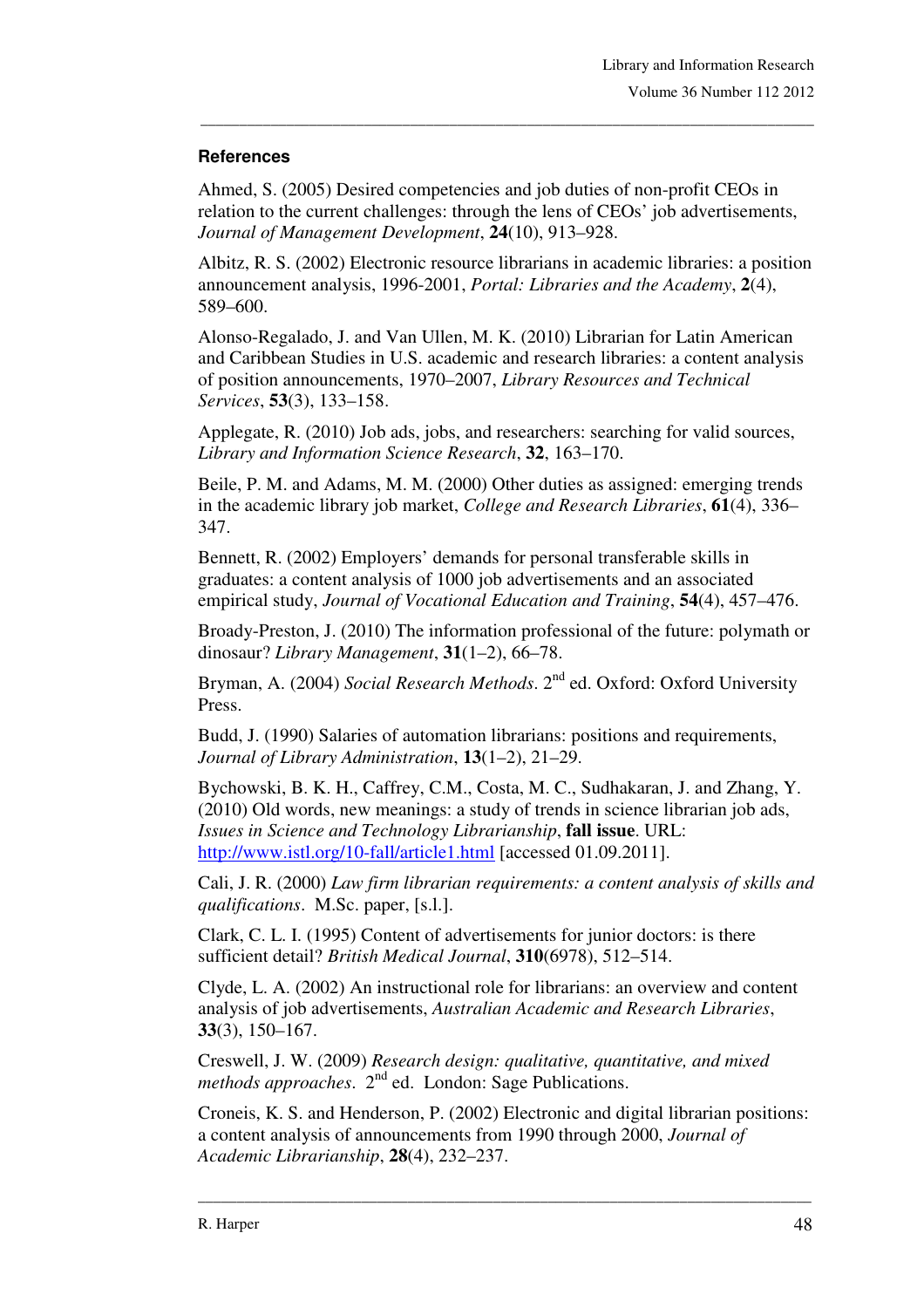Cronin, B., Stiffler, M. and Day, D. (1993) The emergent market for information professionals: educational opportunities and implications, *Library Trends*, **42**(2), 257–276.

\_\_\_\_\_\_\_\_\_\_\_\_\_\_\_\_\_\_\_\_\_\_\_\_\_\_\_\_\_\_\_\_\_\_\_\_\_\_\_\_\_\_\_\_\_\_\_\_\_\_\_\_\_\_\_\_\_\_\_\_\_\_\_\_\_\_\_\_\_\_\_\_\_\_\_\_\_\_\_

Cullen, J. (2000) A review of library and information service job advertisements: what do they tell us about work in the Irish library sector? *Journal of Information Science*, **26**(4), 278–281.

Cullen, J. (2002) The employment market for library and information management workers in Ireland, *Library and Information Research*, **26**(83), 17– 26.

Cullen, J. and Kavanagh, A. (2006) Indexing change in LIS work: implications for recruiting managers, *Library Management*, **27**(9), 600–605.

Davies, K. (2008) Job hunting in the UK using the internet: finding your next information professional role in the health care sector and the skills employers require, *Health Information and Libraries Journal*, **25**, 106–115.

Deeken, J. and Thomas, D. (2006), Technical services job ads: changes since 1995, *College and Research Libraries*, **67**, 136–145.

Den Hartog, D. N., Caley, A. and Dewe, P. (2007), Recruiting leaders: an analysis of leadership advertisements, *Human Resource Management Journal*, **17**(1), 58– 75.

Denscombe, M. (2003) *The good research guide for small-scale social research projects.* 2<sup>nd</sup> ed. Maidenhead: Open University Press.

Detlefsen, E. G. (1992) Specialists as professionals in research libraries: an overview of trends and an analysis of job announcements, *Library Trends*, **41**(2), 187–197.

Ferguson, S., Hider, P., and Lloyd, A. (2008) Are librarians the ultimate knowledge managers? A study of knowledge, skills, practice and mindset, *Australian Library Journal*, **February issue**, 39–61.

Fisher, B., Hallam, G. and Partridge, H. (2005) Different approaches, common conclusions: the skills debate of the twenty-first century, *New Review of Academic Librarianship,* **11**(1), 13–29.

Frame, R. R. (1972) Library salaries and vacancies as reflected in job adverts, *Bowker Annual*, 278-281.

Genaway, D. C. (1978) Barcoding and the librarian supermarket: an analysis of advertised library vacancies, *Library Journal*, **103**(3), 322-325.

Geromilos, M. and Konsta, R. (2008) Librarians' skills and qualifications in a modern informational environment, *Library Management*, **29**(8-9), 691–699.

Glasgow, V. L. and Foreman, G. (1984) Subject Expertise among MEDLINE searchers: results of a survey and analysis of job openings, *Bulletin of MLA*, **72**(3), 257–261.

\_\_\_\_\_\_\_\_\_\_\_\_\_\_\_\_\_\_\_\_\_\_\_\_\_\_\_\_\_\_\_\_\_\_\_\_\_\_\_\_\_\_\_\_\_\_\_\_\_\_\_\_\_\_\_\_\_\_\_\_\_\_\_\_\_\_\_\_\_\_\_\_\_\_\_\_\_\_\_

Gorman, G. E and Clayton, P. (2005) Q*ualitative research for the information professional: a practical handbook*. London: Library Association.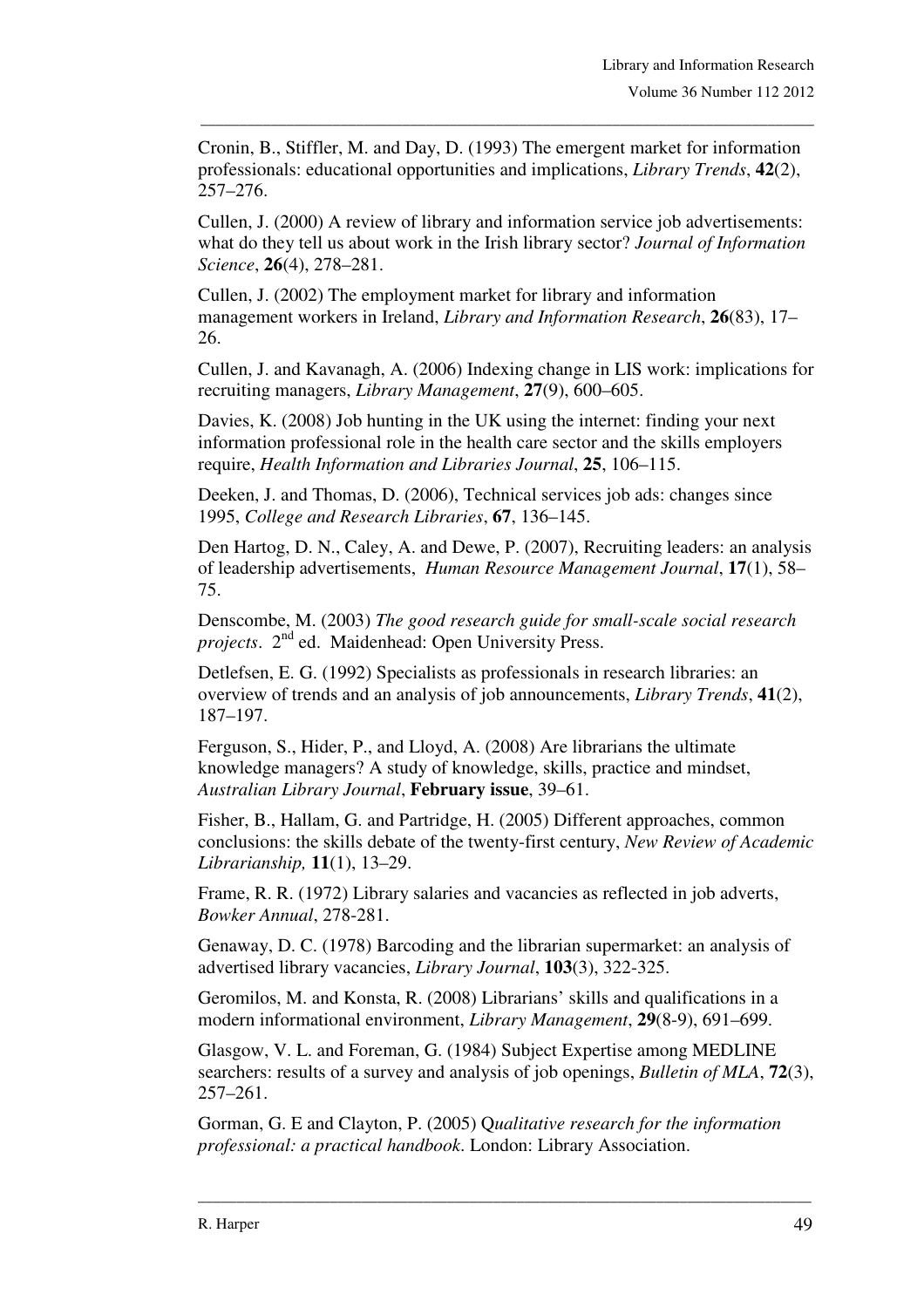Haggar-Guénette, C. (1989) Job ads: a leading indicator? *Perspectives on Labour and Income*, **1**(2).

\_\_\_\_\_\_\_\_\_\_\_\_\_\_\_\_\_\_\_\_\_\_\_\_\_\_\_\_\_\_\_\_\_\_\_\_\_\_\_\_\_\_\_\_\_\_\_\_\_\_\_\_\_\_\_\_\_\_\_\_\_\_\_\_\_\_\_\_\_\_\_\_\_\_\_\_\_\_\_

Hall, H. (2011) Impact as a dimension of research quality. *Presented at*: Evidence-Based Library and Information Practice conference (EBLIP) (6<sup>th</sup> : 27– 30 June 2011 : University of Salford).

Hall-Ellis, S. D (2006), Cataloguing electronic resources and metadata: employers' expectations as reflected in *American Libraries* and AutoCAT, 2000– 2005, *Journal of Education for Library and Information Science*, **47**(1), 38–51.

Han, M-J. and Hswe, P. (2010) the evolving role of the metadata librarian competencies found in job descriptions, *Library Resources and Technical Services*, **54**(3), 129–141.

Hodder, I. (2000) The interpretation of documents and material culture. *In*: Denzin, N. K. and Lincoln, Y. S. (eds.) *Handbook of qualitative research*. London: Sage Publications. 703–715.

Iyer, H. (2009) A profession in transition: towards development and implementation of standards for visual resources management – part A, the organization's perspective, *Information Research*, **14**(3).

Janesick, V. J. (2000) The choreography of qualitative research design: minuets, improvisations and crystallization. *In*: Denzin, N. K. and Lincoln, Y. S. (eds.) *Handbook of Qualitative Research*. London: Sage Publications. 379–399.

Kenechukwu, O. (2010) *The changing professional image of librarians: focusing on the job positions of digital librarians in academic libraries in the United States of America.* Master's dissertation, Oslo.

Kennan, M. A., Cole, F., Willard, P., Wilson, C. and Marion, L. (2006) Changing workplace demands: what job adverts tell us, *Aslib Proceedings: New Information Perspectives*, **58**(3), 179–196.

Kinkus, J. (2007) Project management skills: a literature review and content analysis of librarian position announcements, *College and Research Libraries*, **68**(4), 352–363.

Koong, K. S., Liu, L. C. and Liu, X. (2002) A study of the demand for information technology professionals in selected internet job portals, *Journal of Information Systems Education*, **13**(1), 21–28.

Krippendorff, K. (2004) *Content analysis: an introduction to its methodology*. 2nd ed. London: Sage Publications.

Kumar, B. (2010) Employability of library and information science graduates: competencies expected versus taught—a case study, *DESIDOC Journal of Library & Information Technology*, **30**(5).

Levin, L. and Weiss-Gal, I. (2009), Are social workers required to engage in participatory practices? An analysis of job descriptions, *Health and Social Care in the Community*, **17**(2), 194–201.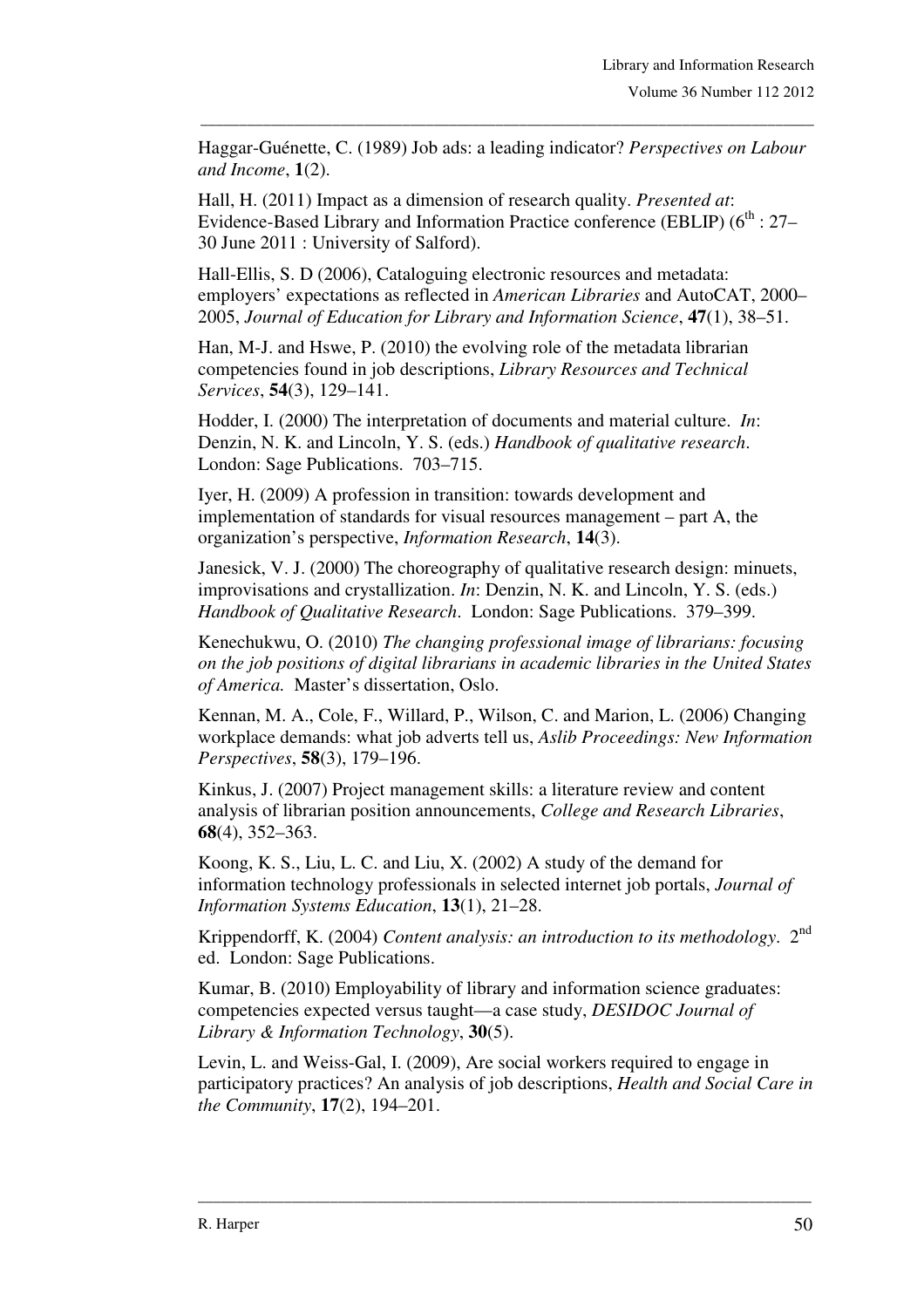Lin, W and Ping, L. (2008) What do they want? A content analysis of Medical Library Association reference job announcements, 2000–2005, *Journal of the Medical Library Association*, **96**(4), 378–381.

\_\_\_\_\_\_\_\_\_\_\_\_\_\_\_\_\_\_\_\_\_\_\_\_\_\_\_\_\_\_\_\_\_\_\_\_\_\_\_\_\_\_\_\_\_\_\_\_\_\_\_\_\_\_\_\_\_\_\_\_\_\_\_\_\_\_\_\_\_\_\_\_\_\_\_\_\_\_\_

Majid, S. and Mulia, R. (2010). Competencies sought by knowledge management employers: content analysis of online job advertisements. *In*: Chu, S., Ritter, W. and Hawamdeh, S. (eds.) *Managing knowledge for global and collaborative innovations*. World Scientific Publications: Singapore. 317–326.

Mar Molinero, C. and Xie, A. (2007). What do UK employers want from OR/MS? *The Journal of the Operational Research Society*, **58**(12), 1543–1553.

Marion, L., Kennan, M. A., Willard, P. and Wilson, C. (2005) A tale of two markets: employer expectations of information professionals in Australia and the United States of America. *Presented at*: IFLA General Conference and Council  $(71<sup>st</sup> : 14–18$  August 2005 : Oslo).

Marshall, J. G., Marshall, V. W., Craft Morgan, J., Barreau, D., Moran, B. B., Solomon, P., Rathbun-Grubb, S. and Thompson, C. A. (2009) Where are they now? results of a career survey of library and information science graduates, *Library Trends*, **58**(2), 141–154.

Mathews, J. M. and Pardue, H. (2009) The presence of IT skill sets in librarian position announcements, *College and Research Libraries*, **70**(3), 250–257.

Mckinnell Jackobson, C. and Armstrong, R. D. (1996) What information systems employers want: an analysis of job advertisement in the middle Atlantic states, *Journal of Education for MIS*, **5**(1), 32–40.

McMillan, S. (2009) The challenge of applying content analysis to the world wide web. *In*: Krippendorff, K. and Bock, M. A. (eds.), *The content analysis reader*. London: Sage. 60–67.

Moore, N. (1987) The emerging employment market for librarians and information in the UK, *Journal of Librarianship and Information Science*, **19**(1), 31–40.

Morris, A. (2001), Knowledge management: opportunities for LIS graduates. *Presented at*: IFLA General Conference and Council (67<sup>th</sup> : 16–25 August 2001 : Boston, Mass.).

Orme, V. (2008) 'You will be…:' a study of job advertisements to determine employers' requirements for LIS professionals in the UK in 2007, *Library Review*, **57**(8), 619–633.

Palmer, J. W. (1978) Changes in medical librarianship: a content analysis of job advertisements in the MLA News, 1961-1977, *Bulletin of the Medical Library Association,* **66**(4), 464–466.

Park, J.-R., Caimei L. and Marion, L. (2009) Cataloguing professionals in the digital environment: a content analysis of job descriptions, *Journal of the American Society for Information Science and Technology*, **60**(4), 844–857.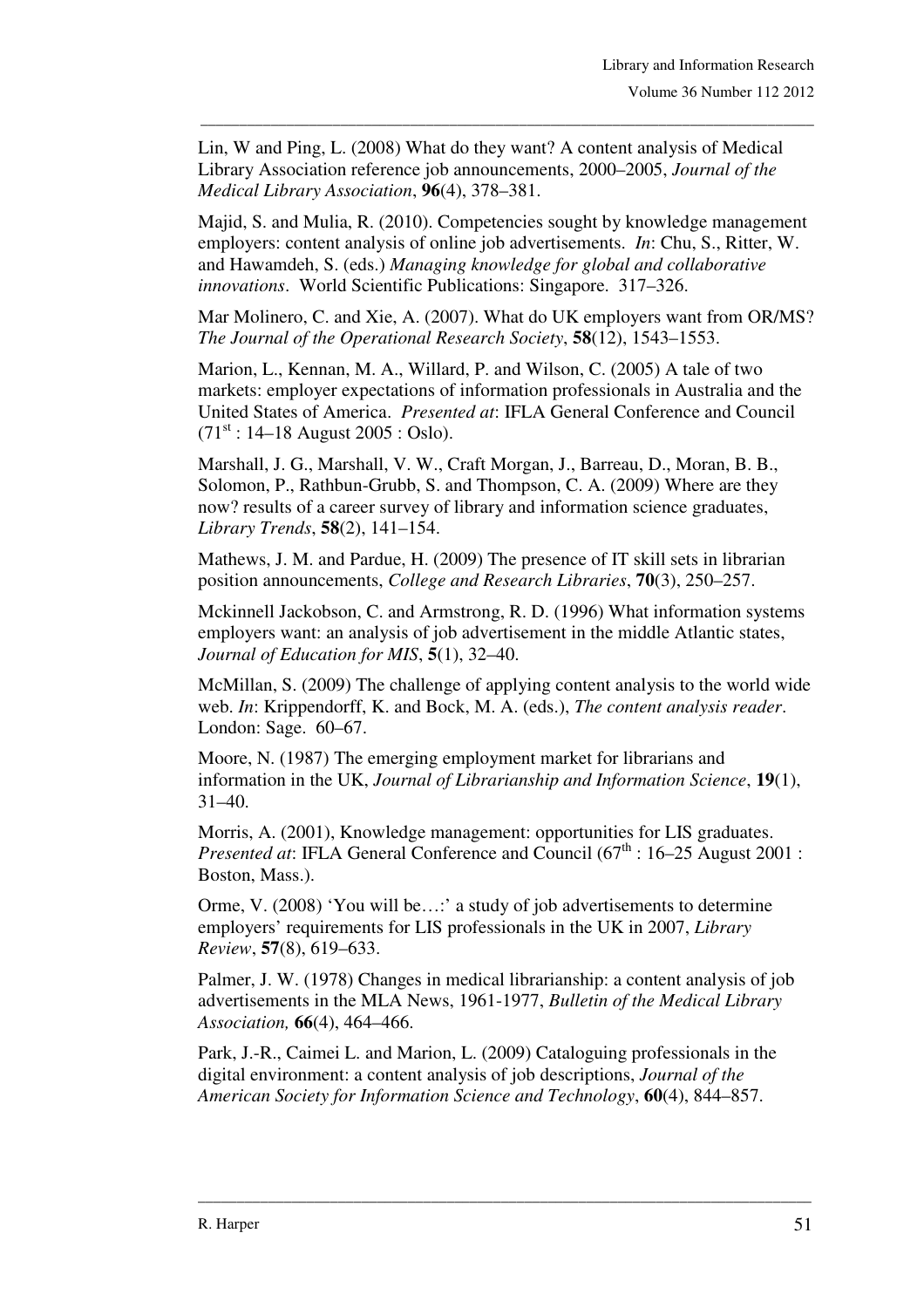Partridge, H., Menzies, V., Lee, J. and Munro, C. (2010) The contemporary librarian: skills, knowledge and attributes required in a world of emerging technologies, *Library and Information Science Research*, **32**, 265–271.

\_\_\_\_\_\_\_\_\_\_\_\_\_\_\_\_\_\_\_\_\_\_\_\_\_\_\_\_\_\_\_\_\_\_\_\_\_\_\_\_\_\_\_\_\_\_\_\_\_\_\_\_\_\_\_\_\_\_\_\_\_\_\_\_\_\_\_\_\_\_\_\_\_\_\_\_\_\_\_

Payne, H. (2008) *Information management: a contemporary study of the discipline and the profession*. M.Sc. (Econ.) dissertation, University of Wales, Aberystwyth.

Pickard, A. J. (2007) *Research Methods in Information*. London: Facet Publishing.

Powell, R. R. and Connaway, L. S. (2004), *Basic research methods for librarians*. 4<sup>th</sup> ed. London: Libraries Unlimited.

Redman, T. and Mathews, B. P. (1995) Trends in recruitment: a ten-year retrospective view, *The International Journal of Career Management*, **7**(2), 10– 16.

Reeves, R. K. and Bellardo Hahn, T. (2010) Job advertisements for recent graduates: advising, curriculum, and job-seeking implications, *Journal of Education for Library and Information Science*, **51**(2), 103–119.

Reser, D. W. and Schuneman, A. P. (1992) The academic library job market: a content analysis comparing public and technical services. *College and Research Libraries*, **53**(1), 49–59.

Robinson, R. N. S, Arcodia, C. V., Tian, C, and Charlton, P. (2010) Cookeryrelated employment vacancy advertisements and skills shortages, *International Journal of Contemporary Hospitality Management*, **22**(4), 483–499.

Sanchez-Cuadrado, S. Morato, J., Andreadakis, Y. and Moreiro, J. A. (2010) A study of labour market information needs through employers' seeking behaviour, *Information Research*, **15**(4).

Schlee, R. P. and Harich, K. R. (2010) Knowledge and skill requirements for marketing jobs in the 21<sup>st</sup> century, *Journal of Marketing Education*, **32**(3), 341– 352.

Shank, J. D. (2006) The blended librarian: a job announcement analysis of the newly emerging position of instructional design librarian, *College and Research Libraries*, **67**(6), 514–524.

Shi, N. and Bennett, D. (2000) Information systems management positions: a market perspective, *Work Study*, **49**(7), 275–284.

Slaughter, S. and Ang, S. (1996) Employment outsourcing in information systems, *Communications of the ACM*, **39**(7), 47–54.

Smith, A. M. (1997) Internet skills: an analysis of position advertisements 1991– 1995, *Bulletin of Medical Library Association*, **85**(2), 196–198.

Sodhi, M. and Son, B.-G. (2010) ASP, the art and science of practice: skills employers want from operations research graduates, *Interfaces*, **38**(2), 140–146.

Starr, J. (2004) A measure of change: comparing library job advertisements of 1983 and 2003, *LIBRES*, **14**(2).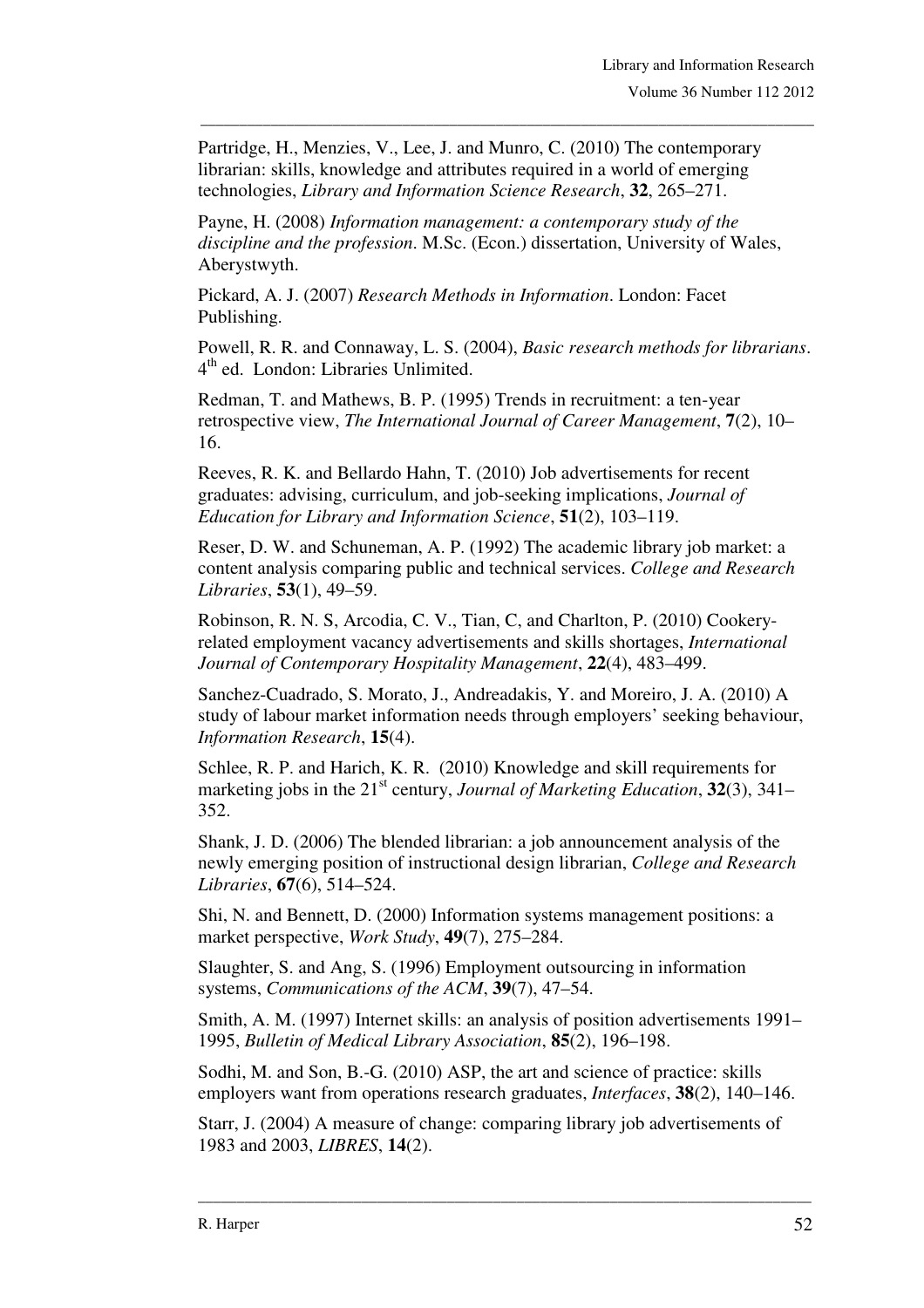Stroyan. S. (1987) Qualifications sought by employers of health sciences librarians, 1986, *Bulletin of Medical Library Association*, **75**(3), 209–213.

Surakka, S. (2005) Analysis of technical skills in job advertisements targeted at software developers, *Informatics in Education: an International Journal*, **4**(1), 101–122.

\_\_\_\_\_\_\_\_\_\_\_\_\_\_\_\_\_\_\_\_\_\_\_\_\_\_\_\_\_\_\_\_\_\_\_\_\_\_\_\_\_\_\_\_\_\_\_\_\_\_\_\_\_\_\_\_\_\_\_\_\_\_\_\_\_\_\_\_\_\_\_\_\_\_\_\_\_\_\_

Todd, P. A., McKeen, J. D. & Brent, R. (1995) The evolution of IS job skills: a content analysis of IS job advertisements from 1970 to1990, *MIS Quarterly*, **19**(1), 1–27.

Vasconcelos, A. C. (2008) Dilemmas in knowledge management, *Library Management,* **29**(4–5), 422–443.

Vieira da Cunha, M. (2009) The information professional's profile: an analysis of Brazilian job vacancies on the internet, *Information Research*, **14**(3).

Wang, H., Tang, Y., and Knight, C. (2010) Contemporary development of academic reference librarianship in the united states: a 44-year content analysis. *The Journal of Academic Librarianship*, **36**(6), 489–494.

Weitzman, E. A. (2000) Software and qualitative research. *In*: Denzin, N. K. and Lincoln, Y. S. (eds.) *Handbook of Qualitative Research*. London: Sage Publications. 803–820.

White, G. W. (2000) Head of reference positions in academic libraries: a survey of job announcements from 1990 through 1999. *Reference and User Services Quarterly*, **39**(3), 265–272.

White, M. D. and Marsh, E. E. (2006) content analysis: a flexible methodology. *Library Trends*, **55**(1), 22–45.

Willard, P. and Mychalyn, J. (1998) New information management work in a changing world: an Australian survey, *International Journal of Information Management,* **18**(5), 315–327.

Xu, H. and Chen, H.-L. (1999) What do employers expect? The educating systems librarian research project 1, *The Electronic Library*, **17**(3), 171–178.

Xu, H. (1996) The impact of automation on job requirements and qualifications for catalogers and reference librarians in academic libraries, *Library Resources and Technical Services*, **40**(1), 9–31.

\_\_\_\_\_\_\_\_\_\_\_\_\_\_\_\_\_\_\_\_\_\_\_\_\_\_\_\_\_\_\_

#### **Acknowledgement**

The author acknowledges the contribution of his employer, University of Sheffield, in contributing to this research through access to electronic and library resources.

#### **Open access and copyright**

*Library and Information Research* is an open access journal. A freely available copy of this paper may be downloaded from the journal's website: http://www.cilipjournals.org.uk/lir